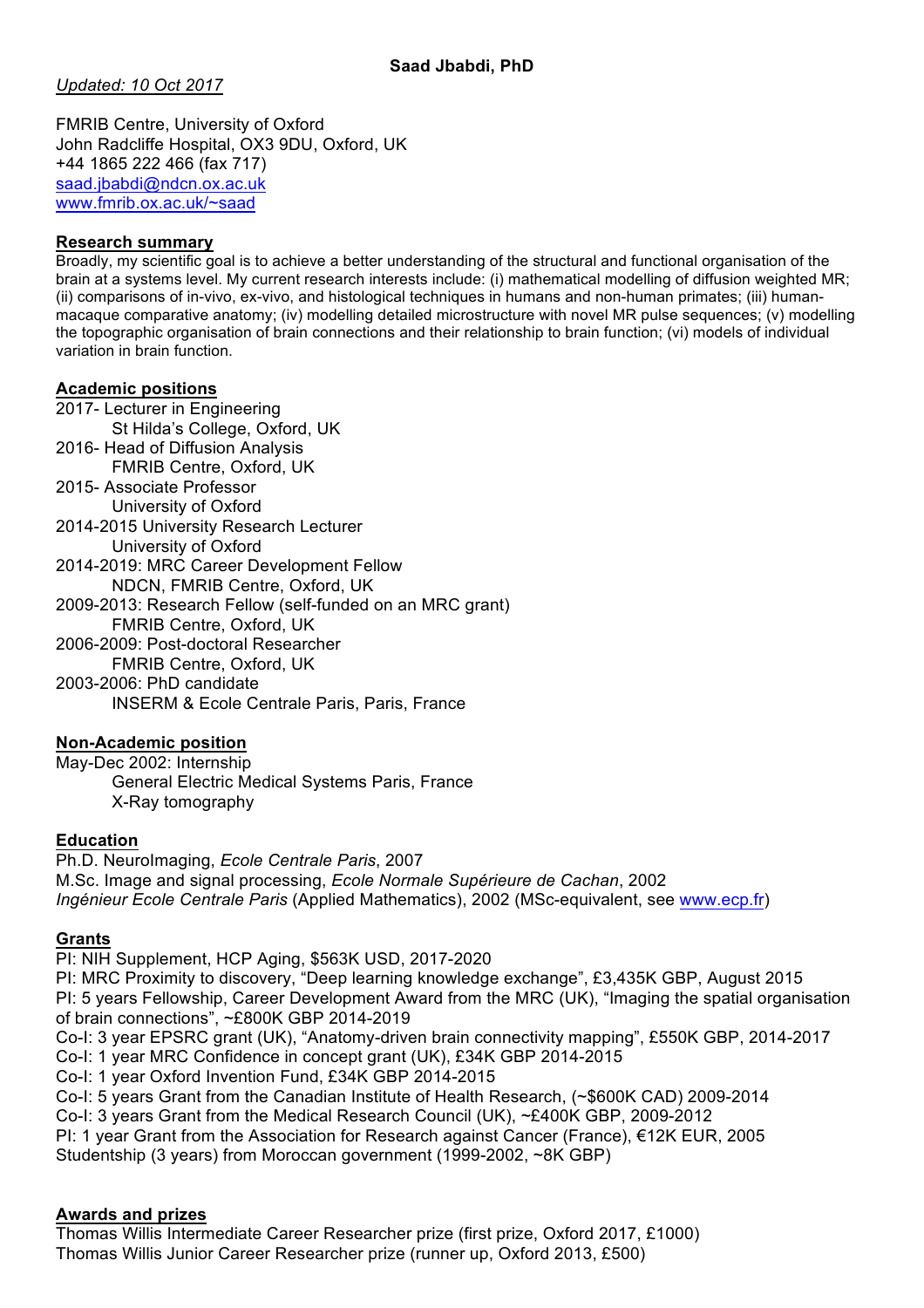# **Intellectual Property**

*Perception Loss Detection*. Co-Inventor. UK Patent (GB1209638.4) FMRIB Software Library v4. Co-Inventor. Isis-3497 FMRIB Software Library v5. Co-Inventor. Isis-9564

#### **Reviewer**

#### *Technical journals:*

PLoS Comp Biol, Nature Methods, NeuroImage, Magnetic Resonance in Medicine, Medial Image Analysis, IEEE Transactions in Medical Imaging, Frontiers in Brain Imaging Methods, J Magnetic Resonance in Imaging

# *Non-technical journals:*

Science, Nature Neuroscience, PNAS, eLife, J. Neuroscience, Nature Communications, J Neurophysiology, Human Brain Mapping, PLoS ONE, Cerebral Cortex, Cortex, Brain Structure and Function, Biological Psychiatry

#### *Grants reviewer:*

Wellcome Trust, UK Medial Research Council, Action Medical Research, Association Nationale de la Recherche, Association Française contre les Myopathies, Swiss National Science Foundation, Binational Science Foundation, TRAIL, NWO-WOTRO Science for Global Development.

# **Editor/committees**

*PLoS Comp Biol, (associate editor) NeuroImage*, (editorial board 2012-2017) *Frontiers in Brain Imaging Methods* (reviewing editor) MICCAI CDMRI, (program committee) Departmental Graduate Studies committee

# **Teaching**

# *Graduate teaching*

Organisation and teaching at the LSI/ONBI-CDT, Oxford, 2014- (Linear Algebra, Fourier Analysis, Image Analysis, Bayesian Inference)

Easy Maths for imaging, FMRIB Centre Graduate Program, 2006- (Linear Algebra, Statistics)

Advanced Maths for imaging, FMRIB Centre Graduate Program, 2007- (Incl. Bayesian analysis, Optimization, Statistics, etc.)

# *Undergraduate teaching*

Maths tutorials, Engineering, St Hilda's College Oxford, 2017-

Oxford Biomedical Sciences 2016- (Matlab, Basics in Mathematics)

Pure Mathematics, Ecole Centrale Paris, 2003-2006 (Lebegues integrals, distribution theory, holomorphic functions, path integrals)

Image Processing, Ecole Centrale Paris, 2005-2006 (Basic image processing practicals)

# *Teaching at conferences/workshops/international courses*

Organisation (either main or co-organizer) and teaching at the annual FSL course, 2007-present (~150 attendees/year, 5 days course including lectures and practical sessions)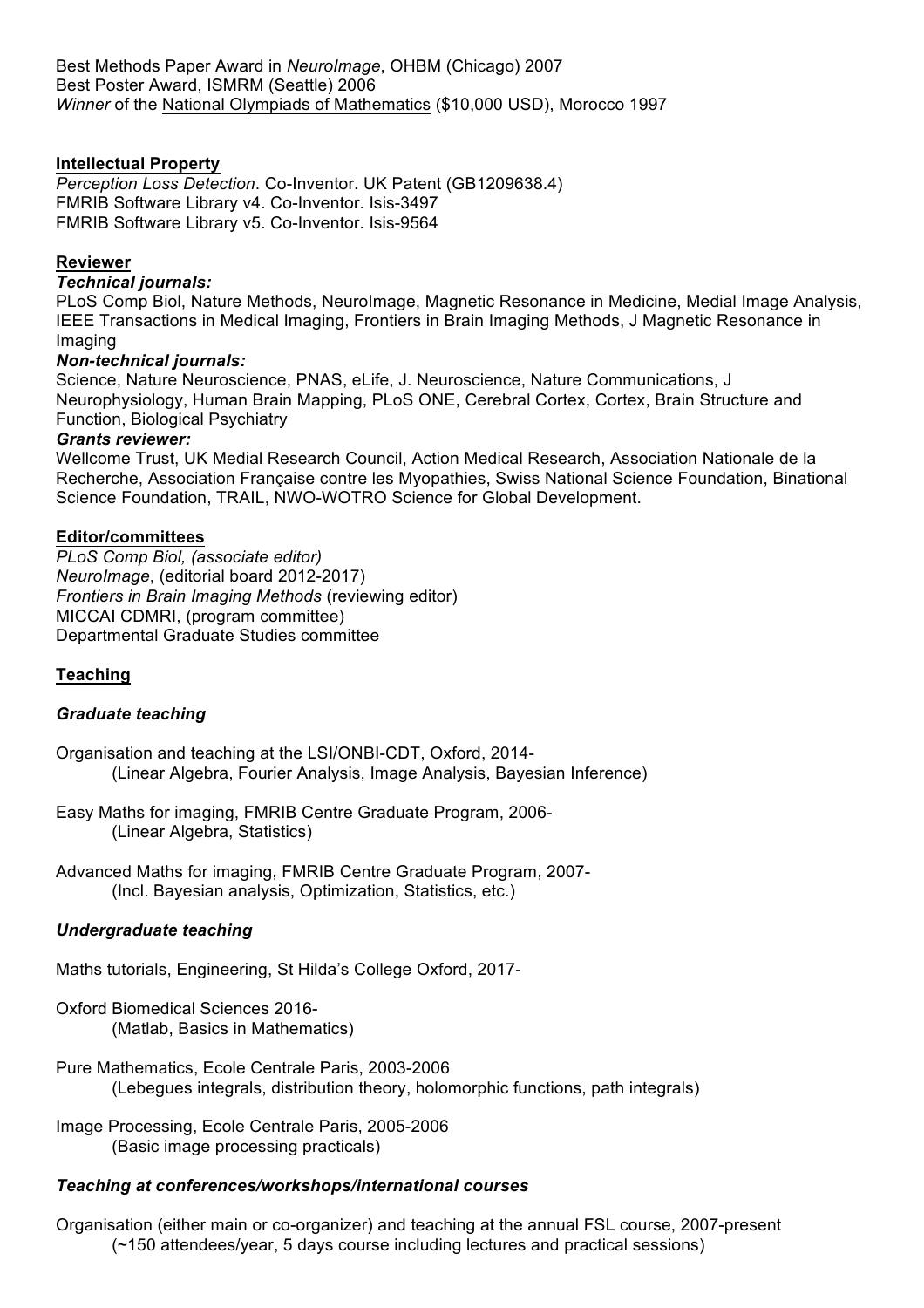Organisation (main organizer) and teaching of several mini-FSL courses (Mannheim 2009, Montreal 2009, Montreal 2010, Hungary 2012)

(~30 attendees, 2 days course including lectures and practical sessions)

Organisation (main organizer) and teaching of a QBIN workshop (Montreal 2010)

Conference Educational course lectures: OHBM 2008, OHBM 2011, ISMRM 2011 (~30min lectures)

Organisation (main organizer) and teaching at the ESMRMB Diffusion Course (Oxford 2010)

Organisation (main organizer) and teaching at British Neuroscience Association workshops: BNA 2009, BNA 2013, BNA 2015

Lectures at summer/autumn schools (1-2h lectures): Heidelberg 2007, Schönburg 2007, Caen 2009, Copenhagen 2009.

# **Supervision**

#### *current*

**Emmanuel Vallée – D Phil student (graduating Dec 2017) Jonathan Hadida – D Phil student (graduating Dec 2017)** Amy Howard – D Phil student (2017-) Luke Baxter – D Phil student (2016-) Daan Wesselink – D Phil student (2016-) Michiel Cottaar – Post doc (2014-) Matteo Bastiani – Post doc (2014-) 'Oiwi Parker Jones – Post doc (Jan 2015-)

# *past*

Rosario Sance – visiting MSc student (2008) Alex Savio – visiting MSc student (2011) Christoph Treiber – rotation MSc student (2013) Stamatios Sotiropoulos – Post doc (2010-2014) **Wilfred Lam – D Phil (graduated 2014) Riham Satti – M Phil (graduated 2014)** Oliver Meacock – rotation MSc student (2015) Laura Igual – Post doc (2015-2016) Nadir Basma – visiting PhD student (2017) Ido Tavor – Post doc (2014-2017)

# **Thesis examiner**

- D Phil transfer/confirmation: Adrian Groves (FMRIB) (2008) Courtney Birtch (FMRIB) (2010) Franz Neubert (Exp Psych) (2013) Faysal Khan (OHBA) (2013) Moisés Hernández Fernández (FMRIB) (2014) Wenchuan Wu (FMRIB) (2015) Patrick Pfantz (FMRIB) (2016) Alexandra Constantinescou (FMRIB) (2016)

- D Phil/PhD examinations Wey Chern Cheng (FMRIB) (2013) Uran Ferizi (UCL) (Nov 2014) Shlomi Lifshits (Tel Aviv University) (2015)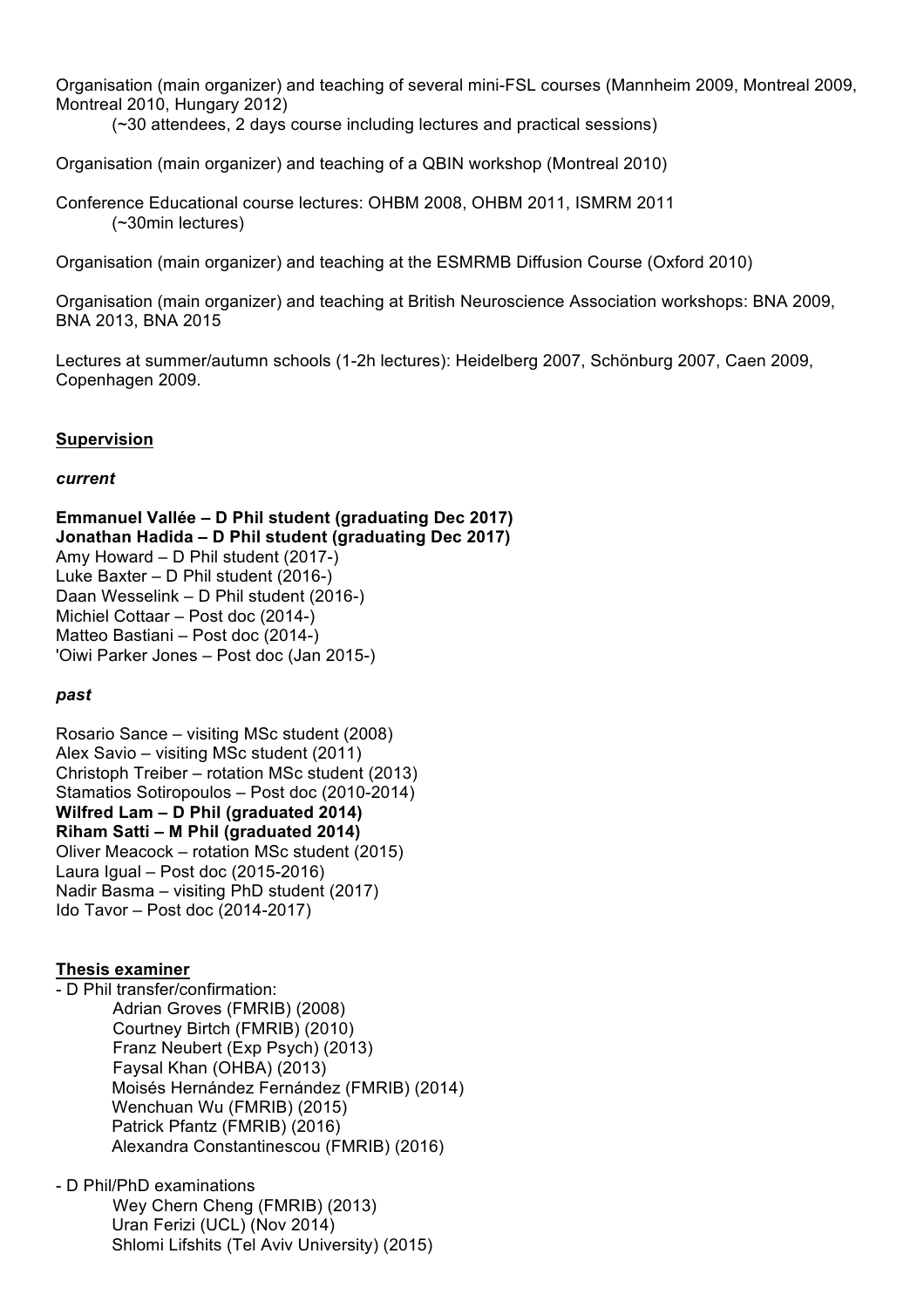Franz Neubert (Exp Psych) (2015) Faysal Khan (OHBA) (2015) Karen Ambrosen (Technical University of Denmark) (2017) Wenchuan Wu (FMRIB) (2017)

#### **Public engagement**

Oxford Alumni meeting, Oxford (2013) Public lecture, St Cross College, Oxford (2015) Public lecture, St Edmund Hall College, Oxford (2015) SET for Britain, sharing science with MPs, Westminster (2016) Oxford Technology Showcase, Said Business school, Oxford (2016) Talking about brains to pre-school children (4 y.o.), Sanfield Nursery, Oxford (2017) Performance in a play about the brain at *Curiosity Carnival* (Oxford, 2017)

#### **Invited lectures**

La Havana (Workshop, 2006) London (Lab seminar, 2007) Berlin (Conference, 2007) Oslo (Lab seminar, 2008) Sydney (Workshop, 2008) New York (Workshop, 2008) Boston (Lab seminar, 2008) Umea (Workshop, 2008) Copenhagen (Workshop, 2009) Jülich (Lab seminar, 2009) Newcastle (Lab seminar, 2009) London (workshop, 2009) Leipzig (Workshop, 2010) Dartmouth (Workshop, 2012) Geneva (Lab seminar, 2013) London (Lab seminar, 2013) Paris (Workshop, 2013) Ghent (Workshop, 2013) Berlin (Workshop, 2014) Toronto (Workshop, 2015) Edinburgh (Workshop, 2015) London (Conference, 2015) Kings College, London (Lab seminar, 2016) Paris (Workshop, 2016) Kings College, London (Lab seminar, 2016) Paris (Woskhop, 2017) Zürich (Workshop, 2017)

# **Publications Published journal papers: 97, h-index = 50 (Google Scholar)**

# **Published journal papers (first or last author):**

Hadida J, Sotiropoulos SN, Abeysuriya RG, Woolrich MW\*, **Jbabdi S\*** (2017) Bayesian Optimisation of Large-Scale Biophysical Networks *Biorxiv* (doi: https://doi.org/10.1101/170779)

Mollink J, Kleinnijenhuis M,van Cappellen AM; Sotiropoulos SN, Cottaar M, Mirfin C, Heinrich MP, Jenkinson M, Pallebage-Gamarallage M, Ansorge O, **Jbabdi S\***, Miller KL\* (2017)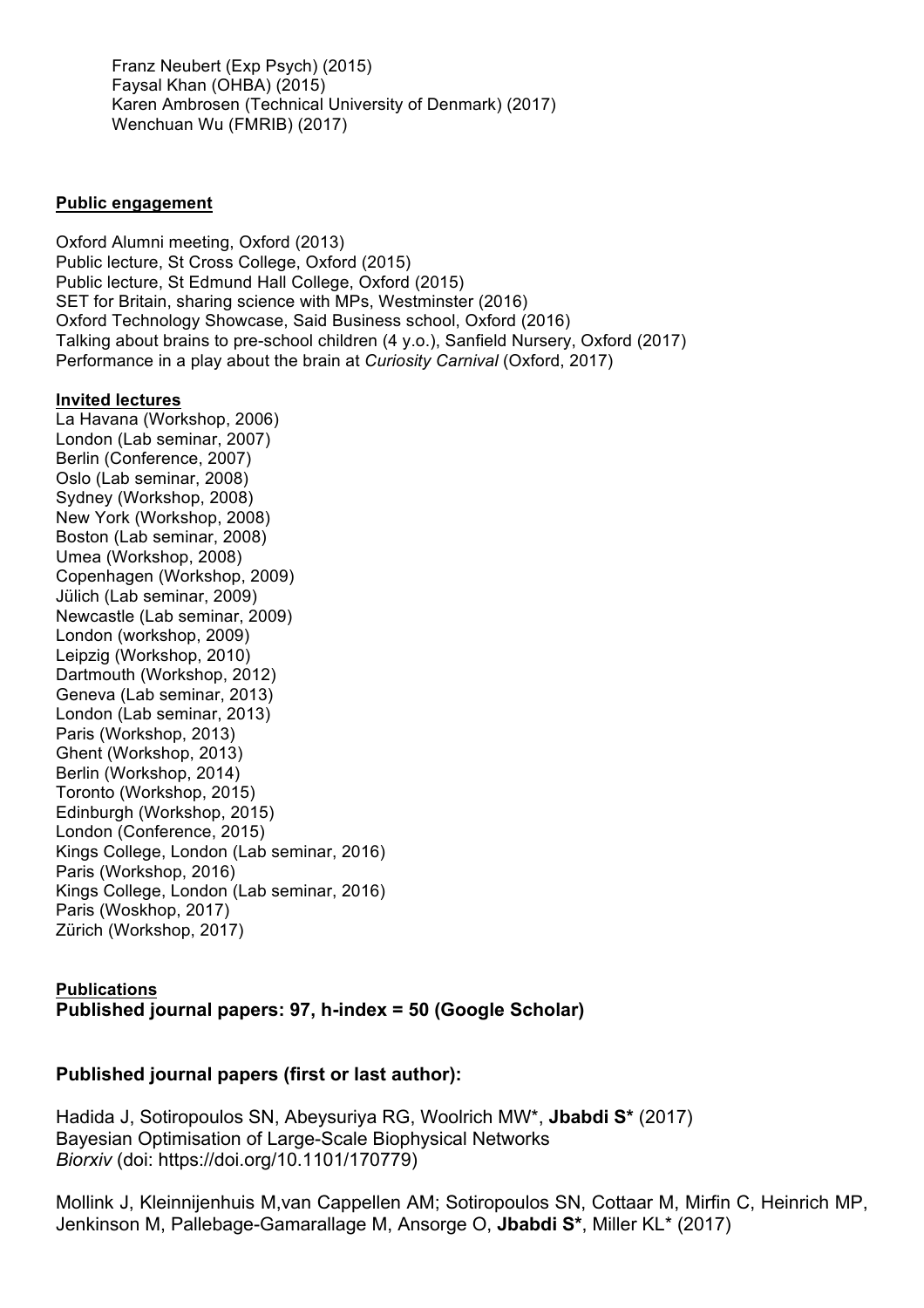Evaluating fibre orientation dispersion in white matter: Comparison of diffusion MRI, histology and polarized light imaging *NeuroImage* (accepted)

O'Muircheartaigh J, **Jbabdi S** (2017) Concurrent white matter bundles and grey matter networks using independent component analysis *NeuroImage* (accepted)

Kleinnijenhuis M, Mollink J, Lam WW, Kinchesh P, Khrapitchev AA, Smart SC, **Jbabdi S\*,** Miller KL\* (2017) Choice of reference measurements affects quantification of long diffusion time behaviour using stimulated echoes *Magnetic Resonance in Medicine (accepted)*

Parker Jones O,Voets N, Adcock J, Stacey R, **Jbabdi S** (2016) Resting connectivity predicts task activation in pre-surgical populations *NeuroImage Clinical* 13:378-385

Tavor I, Parker Jones O, Mars RB, Smith SM, Behrens TE, **Jbabdi S** (2016) Task-free MRI predicts individual differences in brain activity during task performance *Science 352(6282):216-20*

Sotiropoulos SN, Hernández-Fernández M, Vu A, Andersson JL, Moeller S, Auerbach EJ, Yacoub E, Lenglet C, Ugurbil K, Behrens TE\*, **Jbabdi S**\* (2016) Spherical Deconvolution by Data Fusion: Combining 3 and 7 Tesla Diffusion MRI for Improved Fibre Orientation Estimation *Neuroimage 134:396-409*

**Jbabdi S,** Sotiropoulos SN, Haber SN, Van Essen DC, Behrens TE (2015) Measuring macroscopic connections in vivo *Nature Neuroscience 18(11):1546-55*

Lam WW, **Jbabdi S**\*, Miller KL\* (2014) A Model for Extra-axonal Diffusion Spectra with Frequency-Dependent Restriction *Magnetic Resonance in Medicine* doi: 10.1002/mrm.25363

**Jbabdi S** & Behrens TE (2013) Long-range connectomics *Ann N Y Acad Sci* doi: 10.1111/nyas.12271

**Jbabdi S**, Lehman JF, Haber SN\*, Behrens TE\* (2013) Human and monkey ventral prefrontal fibers use the same organizational principles to reach their targets: tracing versus tractography *Journal of Neuroscience* 33(7):3190-201

**Jbabdi S**, Sotiropoulos SN, Behrens TE (2013) The topographic Connectome *Curr Opin Neurobiol* (23(2)207-215)

Bartsch AJ, Geletneky K, **Jbabdi S** (2013) The temporo-parietal fiber intersection area (TPFIA) and Wernicke's perpendicular fasciculus (WpF) *Neurosurgery* 73(2):E381-2

**Jbabdi S**, Behrens TE (2012) Specialization: The connections have it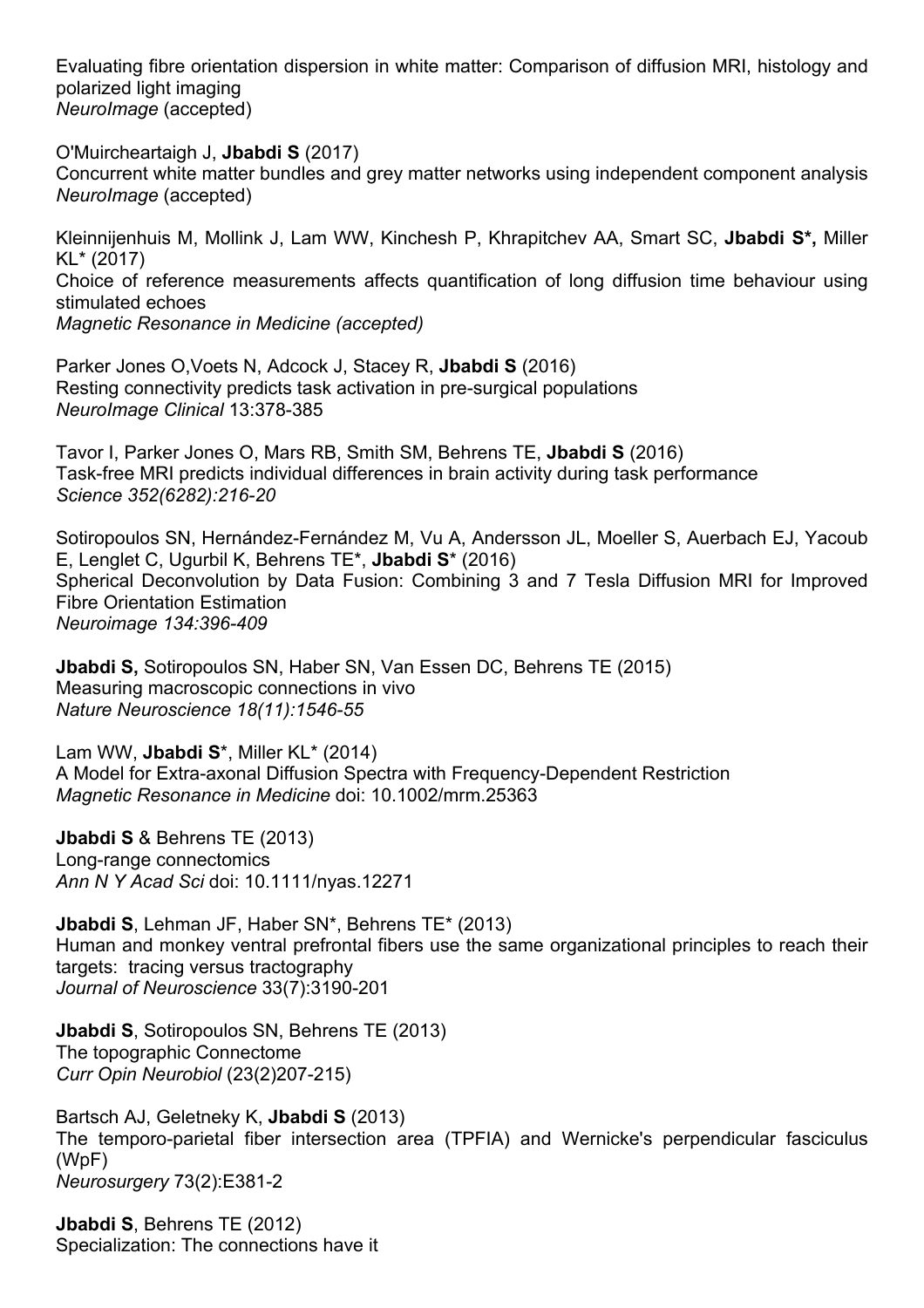*Nature Neuroscience* 15(2)171:172

**Jbabdi S**, Sotiropoulos SN, Savio AM, Graña M, Behrens TE (2012) Model-based analysis of multi-shell diffusion MR data for tractography: How to get over fitting problems *Magnetic Resonance in Medicine* 68(6):1846-55

Sotiropoulos S, Behrens TE, **Jbabdi S** (2012) Ball and Rackets: Inferring Fibre Fanning from Diffusion-weighted MRI *NeuroImage* 60(2)1412:1425

**Jbabdi S** and Johansen-Berg H (2011) Tractography: Where do we go from here? *Brain Connectivity 1(3):169-83* 

**Jbabdi S**, Behrens TE, Smith SM (2010) Crossing fibres in tract-based spatial statistics *NeuroImage* 49(1):249-56.

**Jbabdi S**, Woolrich MW, Behrens TE (2009) Multiple-subjects connectivity-based parcellation using hier- archical Dirichlet process mixture models *NeuroImage* 44:373-384

**Jbabdi S**, Bellec P, Toro R, Daunizeau J, Pélégrini-Issac M, Benali H. (2008) Accurate anisotropic fast marching for diffusion-based geodesic tractography *Int J Biomed Imaging 2008:320195* 

Mitsis GD, **Jbabdi S** (2008) Bayesian model order selection for nonlinear system function expansions IEEE Eng Med Biol;2008:2165-8

**Jbabdi S**, Woolrich MW, Andersson JL, Behrens TE (2007) A Bayesian framework for global tractography *NeuroImage 37:116-129* 

**Jbabdi S**, Mandonnet E, Duffau H, Capelle L, Swanson KR, Pélégrini-Issac M, Guillevin R, Benali H. (2005) Simulation of anisotropic growth of low-grade gliomas using diffusion tensor imaging *Magnetic Resonance Medicine 54:616-624* 

# **Major contributions:**

Bastiani M, Cottaar M, Kranian K, Ghosh A, Zhang H, Alexander DC, Behrens TE, **Jbabdi S**, Sotiropoulos SN (2017) Improved tractography using asymmetric fibre orientation distributions *NeuroImage* (accepted)

Akram H, Sotiropoulos SN, **Jbabdi S**, Georgiev D, Mahlknecht P, Hyam J, Foltynie T, Limousin P, De Vita E, Jahanshahi M, Hariz M, Ashburner J, Behrens TE, Zrinzo L (2017) Subthalamic deep brain stimulation sweet spots and hyperdirect cortical connectivity in Parkinson's disease *NeuroImage* (accepted)

Foxley S, **Jbabdi S**, Clare S, Lam WW, Ansorge O, Douaud G, Miller KL (2014) Improving diffusion-weighted imaging of post-mortem human brains: SSFP at 7T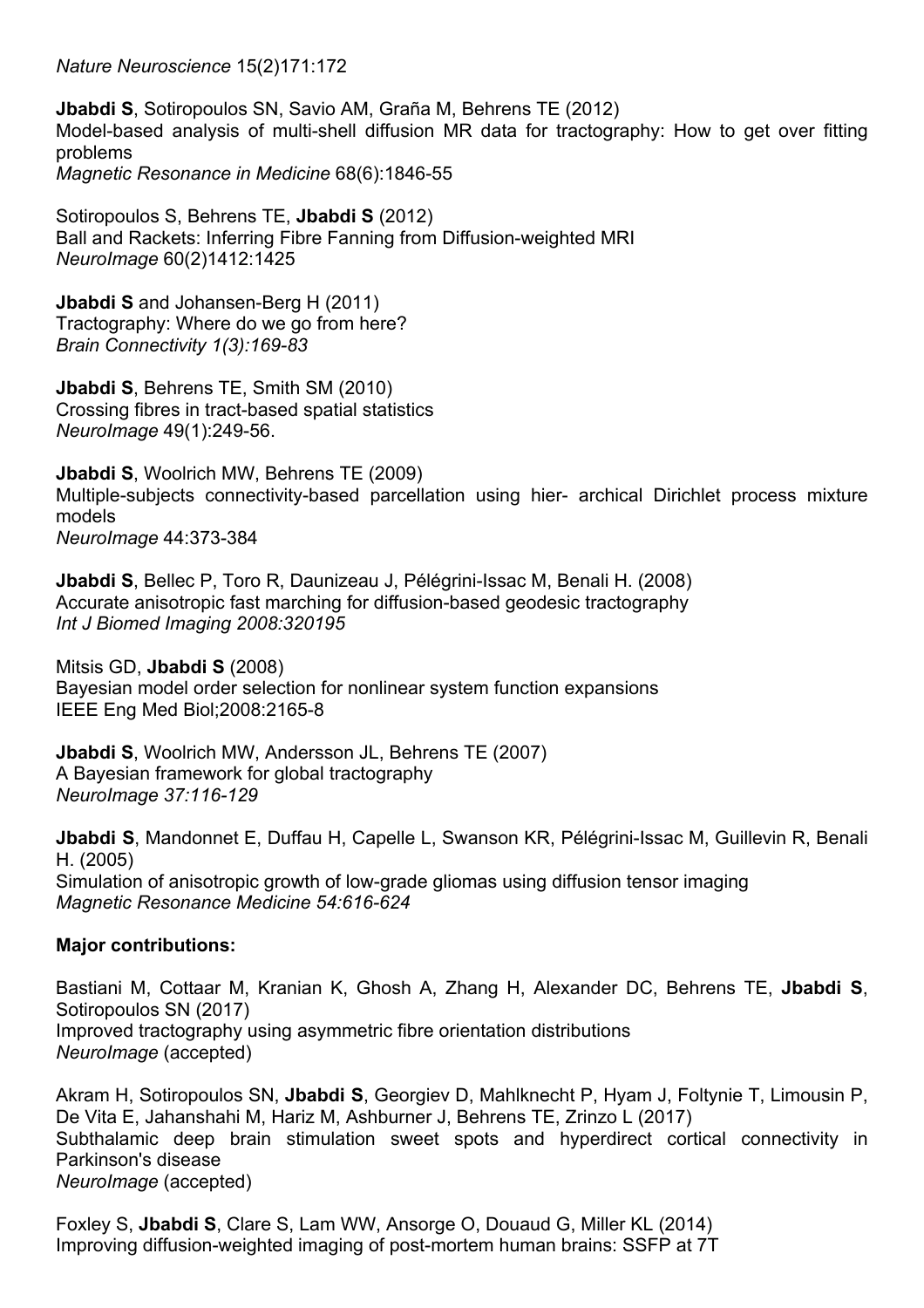*NeuroImage* 102 Pt 2:579-89

Wiech K, **Jbabdi S**, Lin CS, Andersson JL, Tracey I (2014) Differential structural and resting state connectivity between insular subbdivisions and other painrelated brain regions *Pain* 155(10):2047-55

Robinson EC, **Jbabdi S**\*, Glasser MF\*; Andersson J, Burgess GC, Harms MP, Smith SM, Van Essen DC, Jenkinson M (2014) MSM: a new flexible framework for Multimodal Surface Matching *NeuroImage* 100:414-26

Mhuircheartaigh RN\*, Warnaby C\*, Rogers R, **Jbabdi S**, Tracey I (2013) Slow Wave Activity Saturation And Thalamocortical Isolation During Propofol Anaesthesia In Humans *Science Transl Med 208ra148*

O'Reilly JX\*, Croxson PL\*, **Jbabdi S**, Sallet J, Noonan MP, Mars RB, Browning PG, Wilson CR, Mitchell AS, Miller KL, Rushworth MFS, Baxter MG (2013) Causal relationship between anatomical and functional connectivity: Evidence from fMRI in rhesus monkeys before and after corpus callosum transection *PNAS* 110(34):13982-7

O'Reilly JX, **Jbabdi S**, Rushworth MFS, Behrens TE (2013) Brain systems for probabilistic and dynamic prediction: computational specificity and integration *PLoS Biology* 11(9):e1001662

Sotiropoulos SN, **Jbabdi S**, Xu J, Andersson JL, Moeller S, Auerbach EJ, Glasser MF, Sapiro G, Jenkinson M, Feinberg D, Yacoub E, Lenglet C, Van Essen D, Ugurbil K and Behrens TE (2013) Advances in diffusion MRI acquisition and processing in the Human Connectome Project *NeuroImage* S1053-8119(13)00551

Craddock RC, **Jbabdi S**, Yan CG, Vogelstein J, Castellanos FX, Di Martino A, Kelly C, Heberlein K, Colcombe S, Milham MP (2013) Imaging Functional And Structural Connectomes At The Macroscale *Nature Methods* 10(6):524-39

Blumensath T, **Jbabdi S**, Glasser MF, Van Essen DC, Ugurbil K, Behrens TE, Smith SM (2013) Spatially constrained hierarchical parcellation of the brain with resting-state FMRI *NeuroImage* 76:313-24

Sotiropoulos SN, **Jbabdi S**, Andersson JL, Woolrich MW, Ugurbil K, Behrens TE (2013) RubiX: Combining Spatial Resolutions for Bayesian Inference of Crossing Fibres in Diffusion MRI *IEEE TMI* 32(6):969-82

Homola GA, **Jbabdi S**, Beckmann CF, Bartsch AJ (2012) A Brain Network Processing the Age of Faces *PLoS ONE* 7(11): e49451

O'Reilly JX, **Jbabdi S**, Behrens TE (2012) How can a Bayesian approach inform neuroscience? *European Journal of Neuroscience* 35 1169:1179

Miller KL, McNab JA**, Jbabdi S**, Douaud G (2011) Diffusion tractography of post-mortem human brains: Optimization and comparison of spin echo and steady-state free precession techniques *NeuroImage* 59(3)2284:97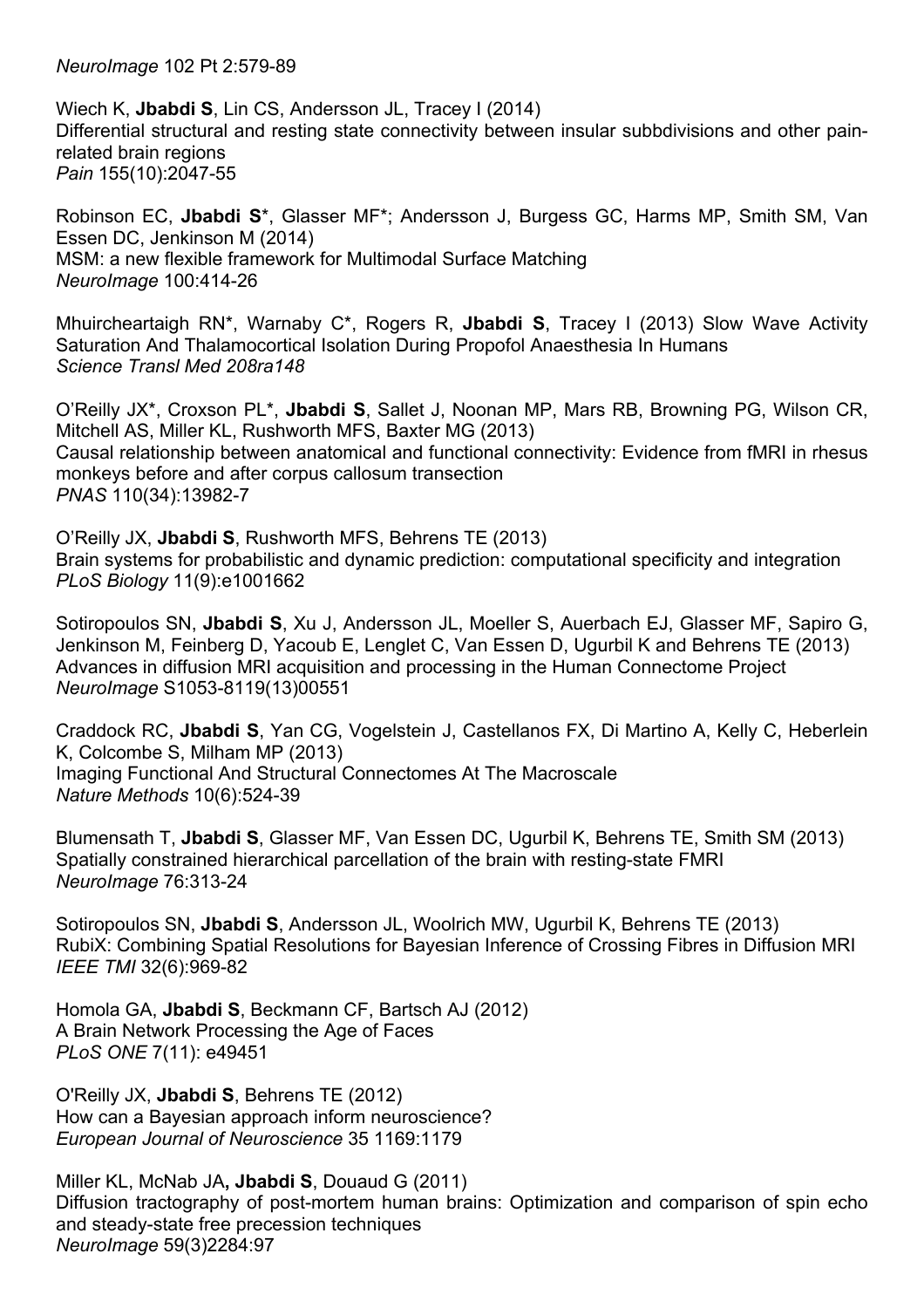Cerliani L, Thomas RM, **Jbabdi S**, Siero JC, Nanetti L, Crippa A, Gazzola V, D'Arceuil H, Keysers C (2011) Probabilistic tractography recovers a rostrocaudal trajectory of connectivity variability in the human insular cortex. *Hum Brain Mapp* 33(9):2005-34

Miller KL, Stagg CJ, Douaud G, **Jbabdi S**, Smith SM, Behrens TE, Jenkinson M, Chance SA, Esiri MM, Voets NL, Jenkinson N, Aziz TZ, Turner M, Johansen-Berg H, McNab JA (2011) Diffusion imaging of whole, post-mortem human brains on a clinical MRI scanner *NeuroImage* 57(1):167-81.

Mars R, **Jbabdi S**, Sallet J, O'Reilly JX, Croxson P, Olivier E, Noonan M, Bergmann C, Mitchell A, Baxter M, Behrens TE, Johannsen-Berg H, Tomassini V, Miller K and Rushworth M (2011) Diffusion-weighted imaging tractography-based parcellation of the human parietal cortex and comparison with human and macaque resting state functional connectivity *Journal of Neuroscience* 31(11):4087-100.

Douaud G**, Jbabdi S**, Behrens TE, Menke R, Gass A, Monsch A, Rao A, Whitcher B, Kindlmann G, Matthews PM, Smith SM (2011) DTI measures in crossing-fibre areas: Increased diffusion anisotropy reveals early white matter alteration in MCI and mild Alzheimer's disease *NeuroImage* 55(3):880-90.

Menke RA, **Jbabdi S**, Miller KL, Matthews PM, Zarei M (2010) Connectivity-based segmentation of the substantia nigra in human and its implications in Parkinson's disease *NeuroImage* 52(4):1175-80.

Eickhoff SB, **Jbabdi S**, Caspers S, Laird AR, Fox PT, Zilles K, Behrens TE (2010) Anatomical and Functional Connectivity of Cytoarchitectonic Areas within the Human Parietal **Operculum** *Journal of Neuroscience* 30(18):6409-6421.

Tomassini V, **Jbabdi S**, Kincses ZT, Bosnell R, Douaud G, Pozzilli C, Matthews PM, Johansen-Berg H (2010) Structural and functional bases for individual differences in motor learning *Hum Brain Mapp* 32(3):494-508

McNab JA, **Jbabdi S**, Deoni SC, Douaud G, Behrens TE, Miller KL. (2009) High Resolution Tractography in Fixed Human Brain Using Diffusion-Weighted Steady State Free Precession *NeuroImage* 46(3):775-85

Woolrich MW, **Jbabdi S**, Patenaude B, Chappell M, Makni S, Behrens T, Beckmann C, Jenkinson M, Smith SM. (2009) Bayesian Analysis of Neuroimaging data in FSL *NeuroImage 45:S173-86* 

Bridge H, Thomas O, **Jbabdi S**, Cowey A (2008) Changes in connectivity after visual cortical brain damage underlie altered visual function *Brain* 131:1433-1444

Tomassini V, **Jbabdi S**, Klein JC, Behrens TE, Pozzilli C, Matthews PM, Rushworth MF, Johansen-Berg H. (2007)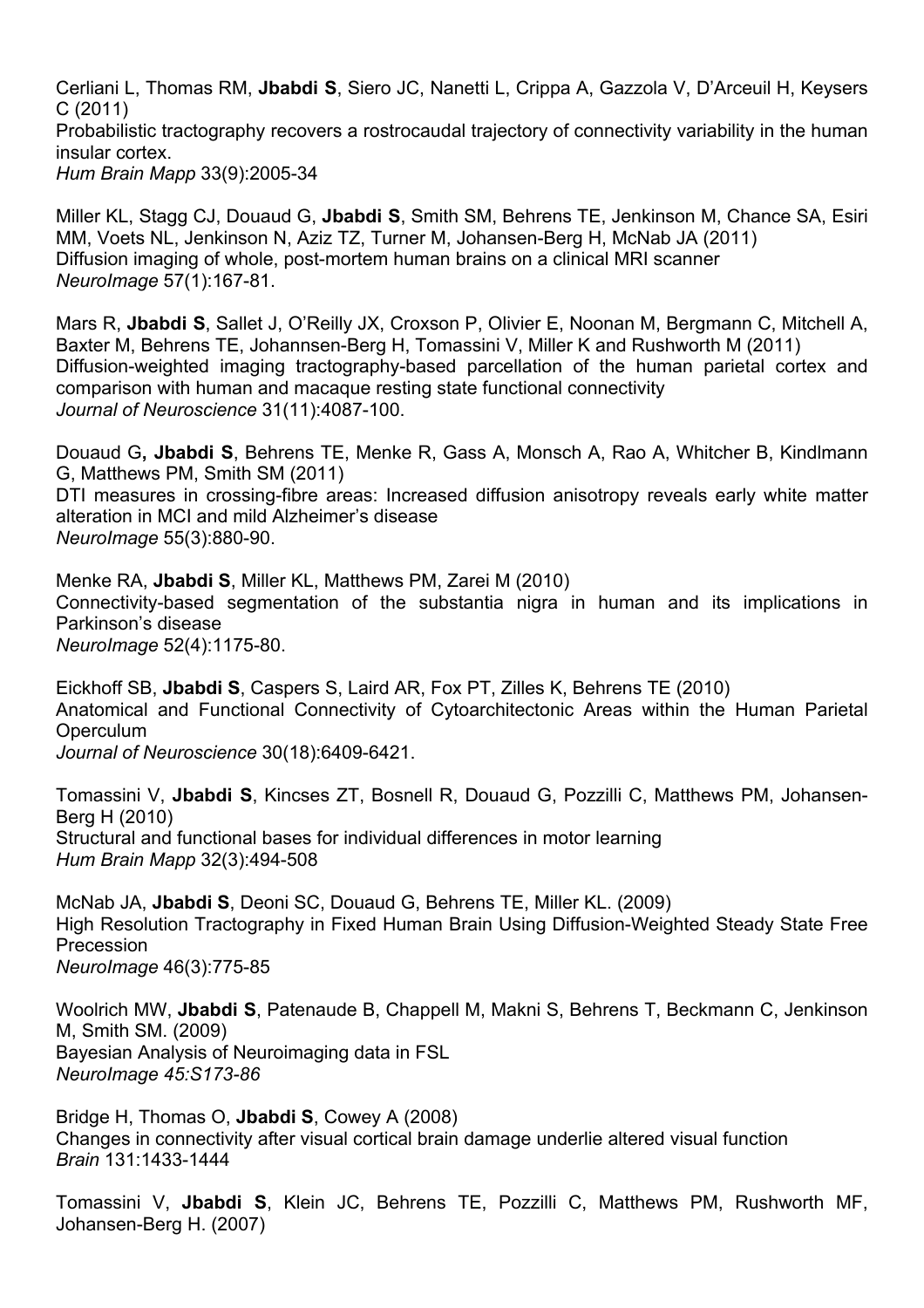DWI tractography-based parcellation of the human lateral premotor cortex identifies dorsal and ventral sub-regions with anatomical and functional specializations *Journal of Neuroscience 27:10259-10269* 

Chesneau S, **Jbabdi S**, Champagne-Lavau M, Giroux F, Ska B. (2007) Comprehension de texte, ressources cognitives et viellissement *Revue de Psychologie et Neuropsychiatrie* 5:47-64

Behrens TE, Johansen-Berg H, **Jbabdi S**, Rushworth MF, Woolrich MW. (2007) Probabilistic diffusion tractography with multiple fibre orientations: What can we gain? *NeuroImage 34:144-55* 

Mandonnet E, **Jbabdi S**, Taillandier L, Galanaud D, Benali H, Capelle L, Duffau H. (2007) Preoperative estimation of residual volume for WHO grade II glioma operated with intraoperative functional mapping *NeuroOncology* 9:63-69

# **Minor contributions**

Parker AJ\*, Coullon \*, Sanchez-Panchuelo R, Francis S, Clare S, Kay D, Duff E, Minini L, **Jbabdi S**, Schluppeck D, Bridge H (2017) Geospatial statistics of high field functional MRI reveal topographical clustering for binocular stereo depth in early visual cortex *Biorxiv* (doi: https://doi.org/10.1101/160788)

Alfaro-Almagro F, Jenkinson J, Bangerter NK, Andersson JL, Griffanti L, Douaud G, Sotiropoulos SN, **Jbabdi S**, Hernandez Fernandez M, Vallee E, Vidaurre D, Webster M, McCarthy PD, Rorden C, Daducci A, Alexander DC, Zhang H, Dragonu I, Matthews P, Miller KL, Smith SM (2017) Image Processing and Quality Control for the first 10,000 Brain Imaging Datasets from UK Biobank

*Biorxiv* (doi: https://doi.org/10.1101/130385)

Warnaby CE\*, Sleigh J\*, Hight D, **Jbabdi S**, Tracey I (2017) Identification of Slow Wave Activity Saturation during Surgical Anesthesia reveals a Signature of Neural Inertia in Humans *Anesthesiology* (accepted)

Hutter J, Tournier JD, Price AN, Cordero-Grande L, Hughes EJ, Bastiani M, Steinweg J,Sotiropoulos S, Shaihan M, **Jbabdi S**, Andersson J, Edwards AD, Hajnal JV (2017) Time-efficient and flexible design of optimised multi-shell HARDI diffusion *Magnetic Resonance in Medicine* (accepted)

Cardenas AM, Sarlls JE, Kwan JY, Bageac D, Gala ZS, Danielian LE, Ray-Chaudhury A, Wang H, Miller KL, Foxley S, **Jbabdi S**, Welsh RC, Floeter MK (2017) Pathology of callosal damage in ALS: an ex-vivo, 7T diffusion tensor MRI study *NeuroImage Clinical* (accepted)

Kolasinski J, Makin TR, Logan J, **Jbabdi S**, Clare S, Stagg CS, Johansen-Berg H (2016) Rapid remapping of human somatosensory cortex *eLife* (accepted)

Miller KL, Alfaro-Almagro F, Bangerter NK, Thomas DL, Yacoub E, Xu J, Bartsch AJ, **Jbabdi S**, Sotiropoulos SN, Andersson JLR, Griffanti L, Douaud G, Okell TW, Weale P, Dragonu I, Garratt S, Hudson S, Collins R, Jenkinson M, Matthews PM, Smith SM (2016) Multimodal population brain imaging in the UK Biobank prospective epidemiological study *Nature Neuroscience* (doi: 10.1038/nn.4393)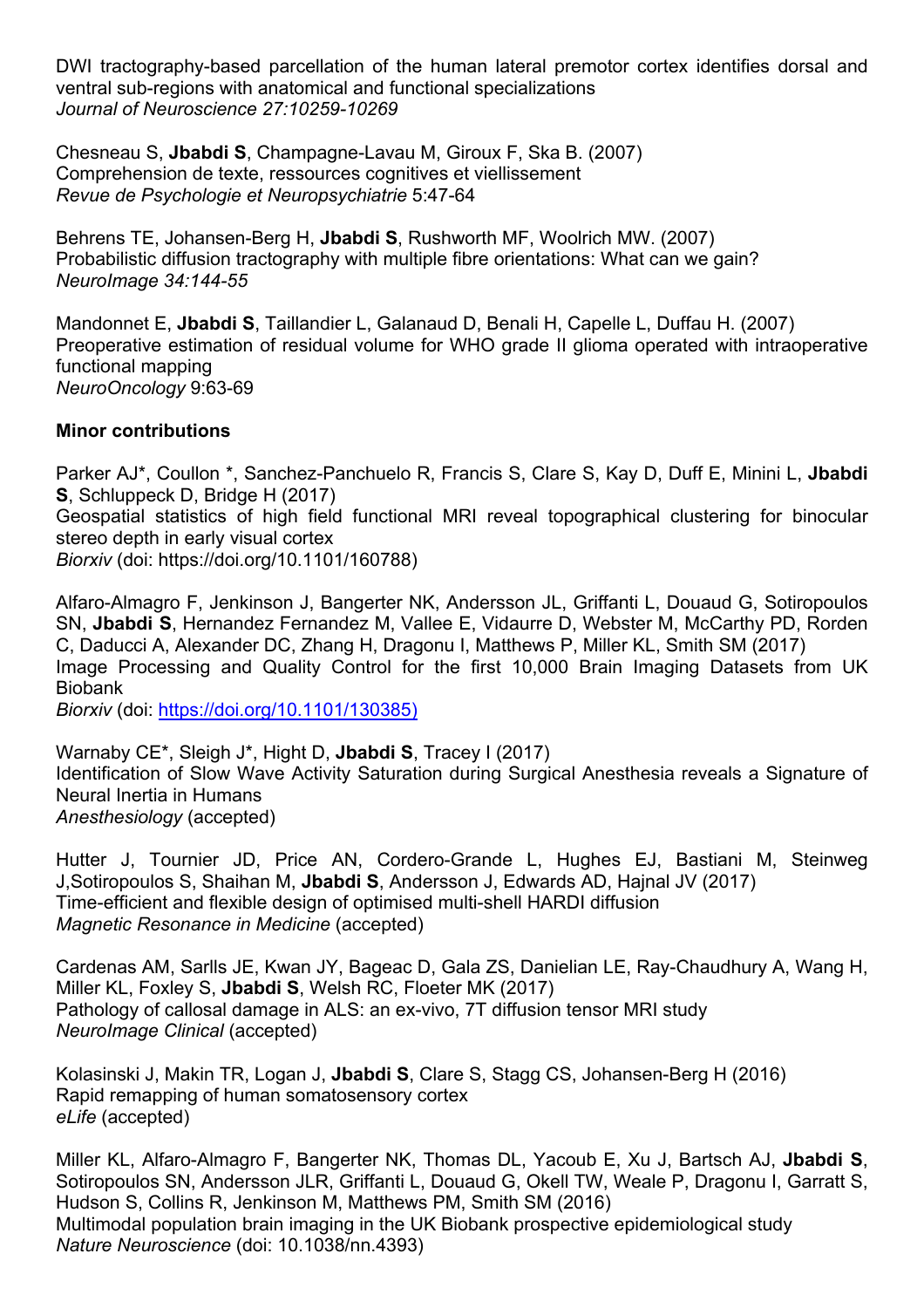Kikkert S, Kolasinski J, **Jbabdi S**, Tracey I, Beckmann CF, Johansen-Berg H, Makin TR (2016) Revealing the neural fingerprints of a missing hand *eLife* (doi: 10.7554/eLife)

Donahue C, Sotiropoulos SN, **Jbabdi S**, Hernandez-Fernandez M, Beherens TE, Dyrby T, Kennedy H, Knoblauch K, Coalson T, Glasser MF, Van Essen DC (2016) Using Diffusion Tractography to Predict Cortical Connection Strength and Distance: A Quantitative Comparison with Tracers in the Monkey *Journal of Neuroscience* 22;36(25):6758-70

Barron HC, Vogels TP, Emir UE, Makin TR, O'Shea J, Clare S, Jbabdi S, Dolan RJ, Behrens TE (2016)

Unmasking latent inhibitory connections in human cortex to reveal dormant cortical memories *Neuron* S0896-6273(16)00168-9

Kolasinski J, Makin T, **Jbabdi S**, Clare S, Stagg C, Johansen-Berg H (2015) Investigating the stability of fine-grain digit somatotopy in individual human participants *Journal of Neuroscience* 36(4):1113-27

Warnaby CE, Seretny M, Ni Mhuircheartaigh R, Rogers R, **Jbabdi S**, Sleigh J, Tracey I (2015) Anaesthesia-induced suppression of human dorsal anterior insula responsivity at loss of volitional behavioral response *Anesthesiology* 124(4):766-78

Mars RB, Foxley S, **Jbabdi S**, Sallet J, Noonan MP, Neubert FX, Andersson JL, Verhagen L, Croxson PL, Dunbar RIM, Khrapitchev AA, Sibson N, Miller KL, & Rushworth MFS The extreme capsule fiber complex in humans and macaques: A comparative diffusion MRI tractography study *Brain Structure and Function* (Epub)

Mollink J, van Baarsen KM, Dederen PJWC, Foxley S, Miller KL, **Jbabdi S**, Slump CH, Grotenhuis JA, Kleinnijenhuis M, van Cappellen van Walsum AM (2015) Dentatorubrothalamic tract localization with post mortem MR Diffusion Tractography compared to histological 3D reconstruction *Brain Structure and Function (Epub)*

van Baarsen K, Kleinnijenhuis M, **Jbabdi S**, Sotiropoulos SN, Grotenhuis A, van Cappellen van Walsum A (2015) A probabilistic atlas of the cerebellar white matter *NeuroImage* 124(Pt A):724-32

Boccard SG, Fernandes H, **Jbabdi S**, Hartvelt TJ, Kringelbach ML, Quaghebeur G, Moir L, Mancebo VP, Pereira EA, Fitzgerald JJ, Green AL, Stein J, Aziz TZ (2015) A tractography study of Deep Brain Stimulation of the Anterior Cingulate Cortex in chronic pain: a key to improve the targeting *World Neurosurgery* 86:361-370

Vu AT, Auerbach E, Lenglet C, Moeller S, Sotiropoulos SN, **Jbabdi S**, Anderson J, Yacoub E, Ugurbil K (2015) High resolution whole brain diffusion imaging at 7T for the Human Connectome Project *NeuroImage* 15;122:318-31

Berns GS, Cook PF, Foxley S, **Jbabdi S**, Miller KL, Marino L (2015) Diffusion tensor imaging of dolphin brains reveals direct auditory pathway to temporal lobe. *Proc Royal Society B* 282(1811)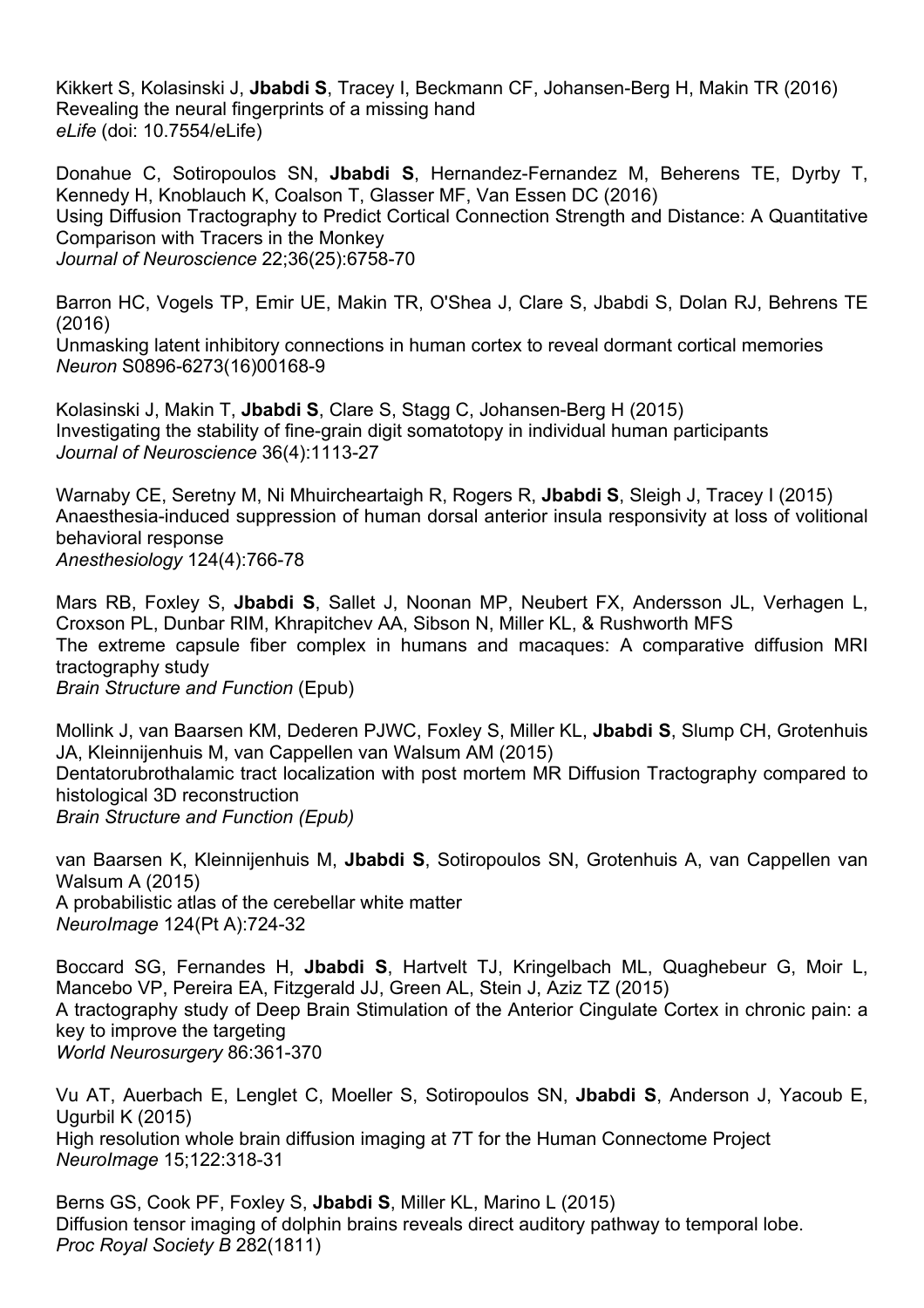Ezra M, Faull OK, **Jbabdi S**, Pattinson KTS (2015) Connectivity based segmentation of the periaqueductal gray matter in human with brainstem optimised diffusion MRI *Human Brain Mapping* 36(9):3459-71

Voets NL, Menke RAL, **Jbabdi S**, Husain M, Stacey R, Carpenter K, Adcock JE (2015) Thalamo-cortical disruption contributes to short-term memory deficits in patients with medial temporal lobe damage *Cerebral Cortex* 25(11):4584-95

Kochunov P, Jahanshad N, Marcus D, Winkler A, Sprooten E, Nichols TE, Wright SN, Hong LE, Patel B, Behrens T, **Jbabdi S**, Andersson J, Lenglet C, Yacoub E, Moeller S, Auerbach E, Ugurbil K, Sotiropoulos SN, Brouwer RM, Landman B, Lemaitre H, den Braber A, Zwiers MP, Ritchie S, van Hulzen K, Almasy L, Curran J, deZubicaray GI, Duggirala R, Fox P, Martin NG, McMahon KL, Mitchell B, Olvera RL, Peterson C, Starr J, Sussmann J, Wardlaw J, Wright M, Boomsma DI, Kahn R, de Geus EJ, Williamson DE, Hariri A, van 't Ent D, Bastin ME, McIntosh A, Deary IJ, Hulshoff Pol HE, Blangero J, Thompson PM, Glahn DC, Van Essen DC.(2015) Heritability of fractional anisotropy in human white matter: A comparison of Human Connectome

Project and ENIGMA-DTI data

*NeuroImage* 111:300-11

Sampaio-Baptista C, Khrapitchev A, Foxley S, Schlagheck T, Scholz J, **Jbabdi S**, De Luca G, Miller KLM, Taylor A, Thomas N, Kleim J, Sibson N, Bannerman DM, Johansen-Berg H (2013) Motor skill learning induces changes in white matter microstructure and myelination *Journal of Neuroscience* 33(50):19499-503

Fogel SM, Albouy GA, Vien C, Popovicci R, King BR, Hoge R, **Jbabdi S**, Benali H, Karni A, Maquet P, Carrier J, Doyon J (2013) FMRI and sleep correlates of the age-related impairment in motor memory consolidation *Human Brain Mapping* 35(8):3625-45

Glasser MF, Sotiropoulos SN, Wilson JA, Coalson TS, Fischl B, Andersson JL, Xu J, **Jbabdi S**, Webster M, Polimeni JR, Van Essen DC, Jenkinson M (2013) The minimal preprocessing pipelines for the Human Connectome Project *NeuroImage* S1053-8119(13)00505

Uğurbil K, Xu J, Auerbach EJ, Moeller S, Vu A, Duarte-Carvajalino JM, Lenglet C, Wu X, Schmitter S, Van de Moortele P, Strupp J, Sapiro G, De Martino F, Wang D, Harel N, Garwood M, Chen L, Feinberg DA, Smith SM, Miller KL, Sotiropoulos SN, **Jbabdi S**, Andersson JL, Behrens TE, Glasser MF, Van Essen D, Yacoub E - for the WU-Minn HCP Consortium (2013) Pushing spatial and temporal resolution for functional and diffusion MRI in the Human Connectome Project

*NeuroImage* S1053-8119(13)00506

Sallet J, Mars RB, Noonan MP, **Jbabdi S**, O'Reilly JX, Filippini N, Smith SM, Johansen-Berg H, Rushworth MF (2013) The organization of dorsal prefrontal cortex in humans and macaques *Journal of Neuroscience* 33(30):12255-74

Hernàndez M Guerrero GD, Cecilia JM, García JM, Inuggi A, **Jbabdi S**, Behrens TE, Sotiropoulos SN (2013) Accelerating Fibre Orientation Estimation from Diffusion Weighted Magnetic Resonance Imaging using GPUs *PLoS ONE* 8(4):e61892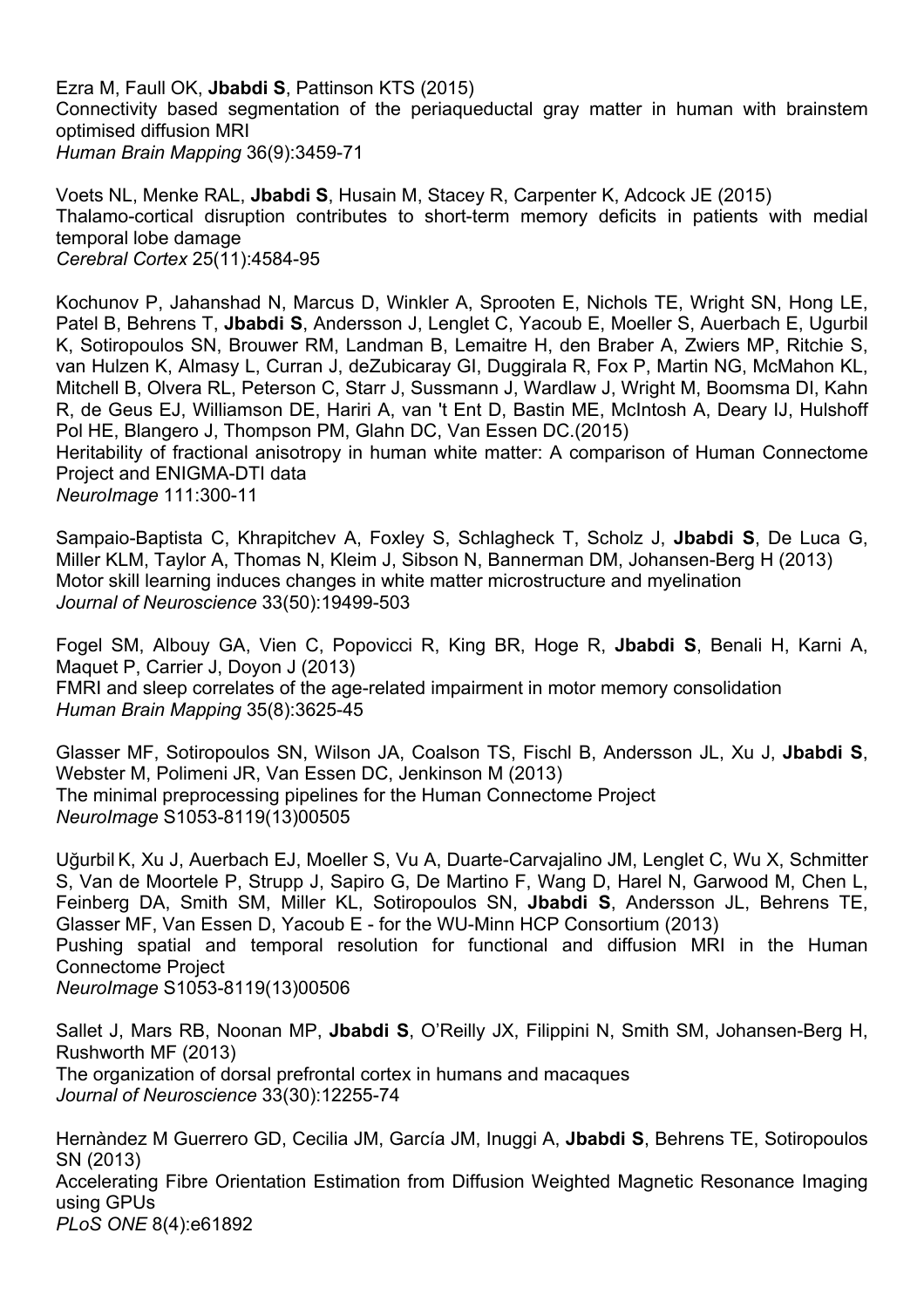Menke RAL, Szewczyk-Krolikowski K, **Jbabdi S**, Jenkinson M, Mackay CE, Hu M (2013) Comprehensive Morphometry of Sub-cortical Grey Matter Structures in Early-stage Parkinson's Disease

*Human Brain Mapping* doi: 10.1002/hbm.22282

Sotiropoulos SN, Moeller S, **Jbabdi S**, Xu J, Andersson JL, Auerbach EJ, Yacoub E, Feinberg D, Setsompop K, Wald LL, Behrens TE, Ugurbil K, Lenglet C (2013) Effects of Image Reconstruction on Fibre Orientation Mapping from Multi-channel Diffusion MRI: Reducing the Noise Floor Using SENSE *Magn Reson Med* (doi: 10.1002/mrm.24623)

Tziortzi AC, Haber SN, Searle G, Tsoumpas C, Long C, Shotbolt P, Douaud G, **Jbabdi S**, Behrens TE, Rabiner EA, Jenkinson M, Gunn RN (2013) Connectivity-based functional analysis of dopamine release in the striatum using DWI-MRI and Positron Emission Tomography *Cerebral Cortex* (EPub ahead of print)

Tomassini V, Johansen-Berg H, **Jbabdi S**, Wise RG, Pozzilli C, Palace J, Matthews PM (2012) Relating brain damage to brain plasticity in patients with multiple sclerosis *Neurorehabil Neural Repair* 26(6):581-93

Rilling J, Glasser MF, **Jbabdi S**, Andersson J, Preuss TM (2012) Continuity, divergence and the evolution of brain language pathways *Frontiers in Evolutionary Neuroscience* 3(11)1:6

Yendiki A, Panneck P, Srinivasan P, Stevens A, Zöllei L, Augustinack J, Wangrscript R, Salat D, Ehrlich S, Behrens T, **Jbabdi S**, Gollub R, Fischl B (2011) Automated probabilistic reconstruction of white-matter pathways in health and disease using an atlas of the underlying anatomy *Frontiers in Neuroinformatics* 2011;5:23

Sallet J, Mars RB, Noonan MP, Andersson J, O'Reilly JX, **Jbabdi S**, Croxson PL, Miller KL, Jenkinson M, & Rushworth MFS (2011) Social network size affects neural circuits in macaques *Science* 334(6056):697-700

Mars RB, Sallet J, Schüffelgen U, **Jbabdi S**, Toni I, Rushworth MFS (2011) Connectivity-based subdivisions of the human right 'temporoparietal junction area' (TPJ): Evidence for different areas participating in different cortical networks *Cerebral Cortex* 22(8):1894-903

Bosnell RA, Kincses T, Stagg CJ, Tomassini V, Kischka U, **Jbabdi S**, Woolrich MW, Andersson J, Matthews PM, Johansen-Berg H (2011) Motor Practice Promotes Increased Activity in Brain Regions Structurally Disconnected After Subcortical Stroke *Neurorehabil Neural Repair* 25(7):607-16.

Crofts JJ, Higham DJ, Bosnell R, **Jbabdi S**, Matthews PM, Behrens TE, Johansen-Berg H (2011) Network analysis detects changes in the contralesional hemisphere following stroke *NeuroImage* 1;54(1):161-9.

Tomassini V, Johansen-Berg H, Leonardi L, Paixo L, **Jbabdi S**, Palace J, Pozzilli C, Matthews PM (2010) Preservation of motor skill learning in patients with multiple sclerosis *Mult Scler* 17(1):103-15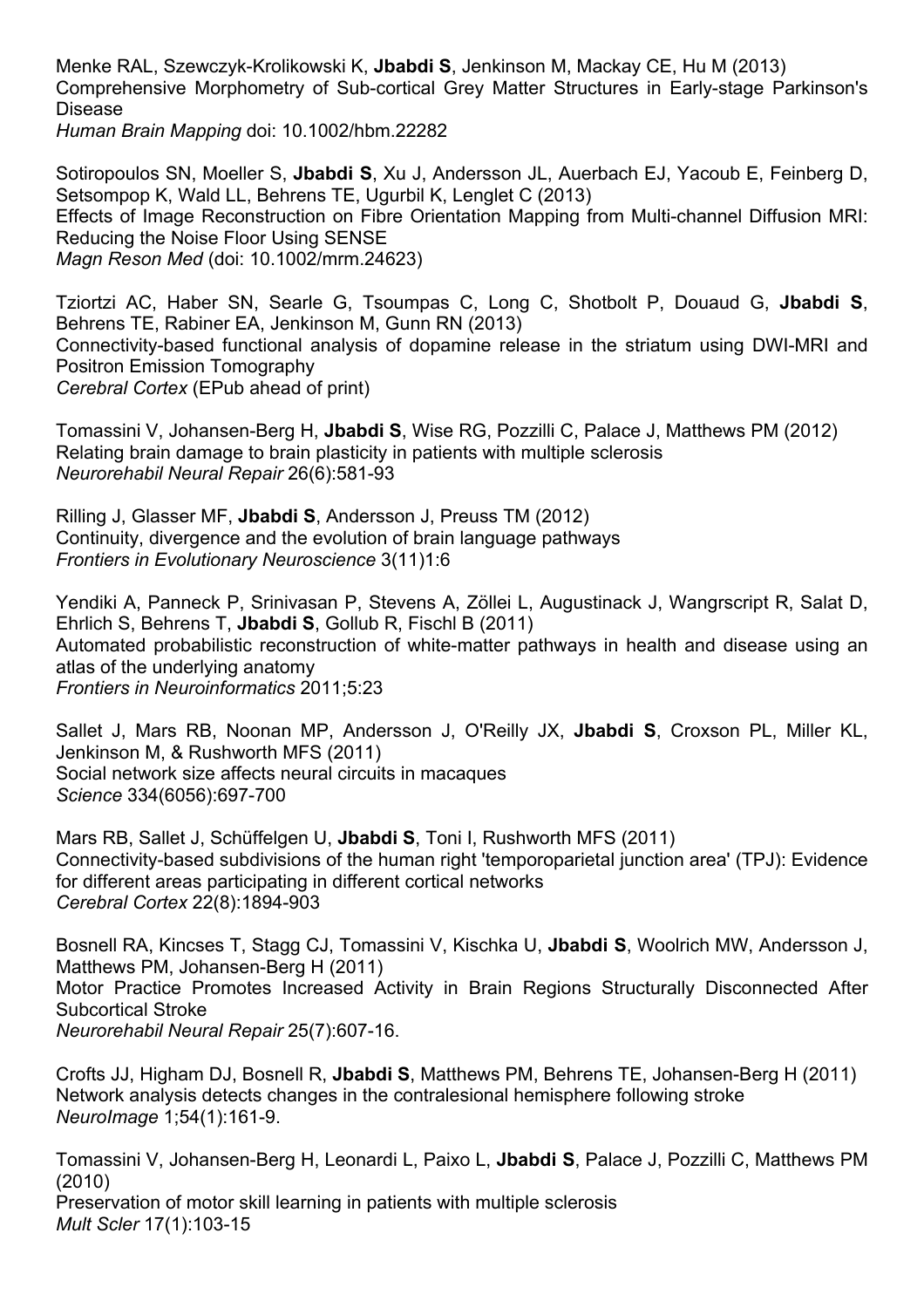Mhuircheartaigh RN, Rosenorn-Lanng D, Wise R**, Jbabdi S**, Rogers R, Tracey I (2010) Cortical and sub-cortical connectivity changes during decreasing levels of consciousness in humans: an FMRI study using propofol *Journal of Neuroscience* 30(27):9095-102.

Nagy Z, Ashburner J, Andersson J, **Jbabdi S**, Draganski B, Skare S, Bhm B, Smedler AC, Forssberg H, Lagercrantz H. (2009) Structural correlates of preterm birth in the adolescent brain *Pediatrics* 124(5):e964-72.

Menke RA, Scholz J, Miller KL, Deoni S, **Jbabdi S**, Matthews PM, Zarei M. (2009) MRI Characteristics of the Substantia Nigra in Parkinson's Disease: A Combined Quantitative T1 and DTI Study *NeuroImage* 15;47(2):435-41

Douaud G, Behrens TE, Poupon C, Cointepas Y**, Jbabdi S**, Gaura V, Golestani N, Krystkowiak P, Verny C, Damier P, Bachoud-Lvi AC, Hantraye P, Remy P. (2009) In vivo evidence for the selective subcortical degeneration in Huntington's disease *NeuroImage* 15;46(4):958-66

Pattinson KT, Mitsis GD, Harvey AK, **Jbabdi S**, Dirckx S, Mayhew SD, Rogers R, Tracey I, Wise RG. (2009)

Determination of the human brainstem respiratory control network and its cortical connections in vivo using functional and structural imaging *NeuroImage* 44:295-305

Daunizeau J, Grova C, Marrelec G, Mattout J, **Jbabdi S**, Pélégrini-Issac M, Lina JM, Benali H. (2007) Symmetrical event-related EEG/fMRI information fusion in a variational Bayesian framework *NeuroImage 36:69-87*

Bellec P, Perlbarg V, **Jbabdi S**, Pélégrini-Issac M, Anton JL, Doyon J, Benali H. (2006) Identification of large-scale networks in the brain using fMRI *NeuroImage 29:1231-1243*

# **Book Chapters (9)**

Smith SM, Kindlmann G, **Jbabdi S.**

Tract-Based Spatial Statistics and Other Approaches for Cross-Subject Comparison of Local Diffusion MRI Parameters.

Brain Mapping: An encyclopaedic reference, Elsevier, 2015.

# **Jbabdi S.**

Imaging Structure and Function.

In H. Johansen-Berg and T. Behrens (Eds.), Imaging brain pathways - Diffusion MRI: from quantitative measurement to in-vivo neuroanatomy. 2nd edition, Elsevier, 2013.

Smith SM, Kindlmann G, **Jbabdi S.**

Cross-Subject Comparison of Local Diffusion MRI Parameters

In H. Johansen-Berg and T. Behrens (Eds.), Imaging brain pathways - Diffusion MRI: from quantitative measurement to in-vivo neuroanatomy. 2nd edition, Elsevier, 2013.

Behrens TE, Sotiropoulos SN, **Jbabdi S.** MR Diffusion tractography.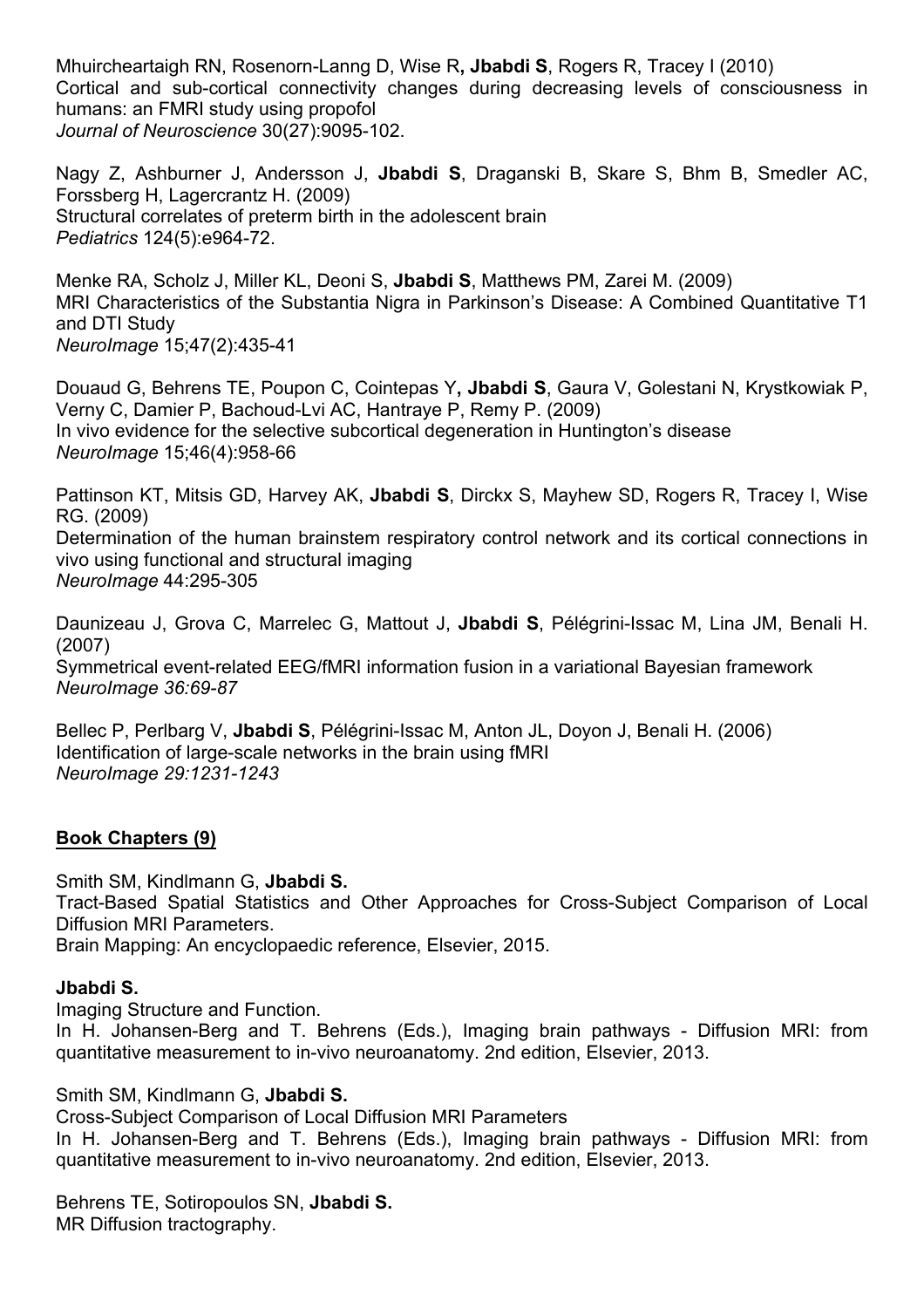In H. Johansen-Berg and T. Behrens (Eds.), Imaging brain pathways - Diffusion MRI: from quantitative measurement to in-vivo neuroanatomy. 2nd edition, Elsevier, 2013.

Van Essen DC, Glasser MF, Chen C, Dikranian K, Sotiropoulos SN, Behrens TE, **Jbabdi S.** Mapping Connections in Humans and Nonhuman Primates: Aspirations and Challenges for Diffusion Imaging.

In H. Johansen-Berg and T. Behrens (Eds.), Imaging brain pathways - Diffusion MRI: from quantitative measurement to in-vivo neuroanatomy. 2nd edition, Elsevier, 2013.

Behrens TE, Klein J, **Jbabdi S**, and Johansen Berg H,

Connectivity-based parcellation of grey matter.

In D.K. Jones (Ed), Diffusion MRI. Theory, Methods and Applications. Oxford Universty Press, 2010.

# **Jbabdi S.**

Imaging Structure and Function.

In H. Johansen-Berg and T. Behrens (Eds.), Imaging brain pathways - Diffusion MRI: from quantitative measurement to in-vivo neuroanatomy. Elsevier, 2009.

# Behrens TE and **Jbabdi S**.

MR Diffusion tractography.

In H. Johansen-Berg and T. Behrens (Eds.), Imaging brain pathways - Diffusion MRI: from quantitative measurement to in-vivo neuroanatomy. Elsevier, 2009.

Johansen-Berg H, Behrens TE, **Jbabdi S**, Watkins KE,

Integration of Measures of Functional and Structural MRI.

In M. Filippi (Ed.), fMRI Techniques and Protocols. Series: Neuromethods, Vol. 41, 2009.

# **Conference papers (74)**

[74] **Jbabdi S**, Foxley S, Miller KL (2015), Modelling multiple flip angle diffusion weighted SSFP data. 23rd International Society of Magnetic Resonance in Medicine (ISMRM), Toronto.

[73] Lam W, Siow B, Foxley S, Chance SA, Mars RB, Alexander DC, Lythgoe MF, Miller KL, **Jbabdi S** (2015) Estimation of microstructural properties of fixed corpus callosum from OGSE measurements. 23rd International Society of Magnetic Resonance in Medicine (ISMRM), Toronto.

[72] Lam WW, Siow B, Burcaw L, Alexander DC, Lythgoe MF, Miller KL, **Jbabdi S** (2015) Validation of extra-axonal diffusion spectrum model with frequency-dependent restriction. 23rd International Society of Magnetic Resonance in Medicine (ISMRM), Toronto.

[71] Lam WW, Miller KL, Kleinnijenhuis M, **Jbabdi S** (2015) Longitudinally hindered diffusion of in vivo human white matter at long diffusion time. 23rd International Society of Magnetic Resonance in Medicine (ISMRM), Toronto.

[70] Vallée E, Douaud G, Monsch AU, Gass A, Wu W, Smith SM, **Jbabdi S**. (2015). Modelling free water in diffusion MRI. 23rd International Society of Magnetic Resonance in Medicine (ISMRM), Toronto.

[69] Sotiropoulos SN, Chen X, Smith SM, Van Essen DC, Behrens TE, Nichols TE, **Jbabdi S** (2015), Heritability of structural connections from HCP diffusion MRI data. 23rd International Society of Magnetic Resonance in Medicine (ISMRM), Toronto.

[68] Cottaar M, **Jbabdi S**, Glasser MF, Dikranian K, Van Essen DC, Behrens TE, Sotiropoulos SN (2015). A generative model of white matter axonal orientations near the cortex. 23rd International Society of Magnetic Resonance in Medicine (ISMRM), Toronto.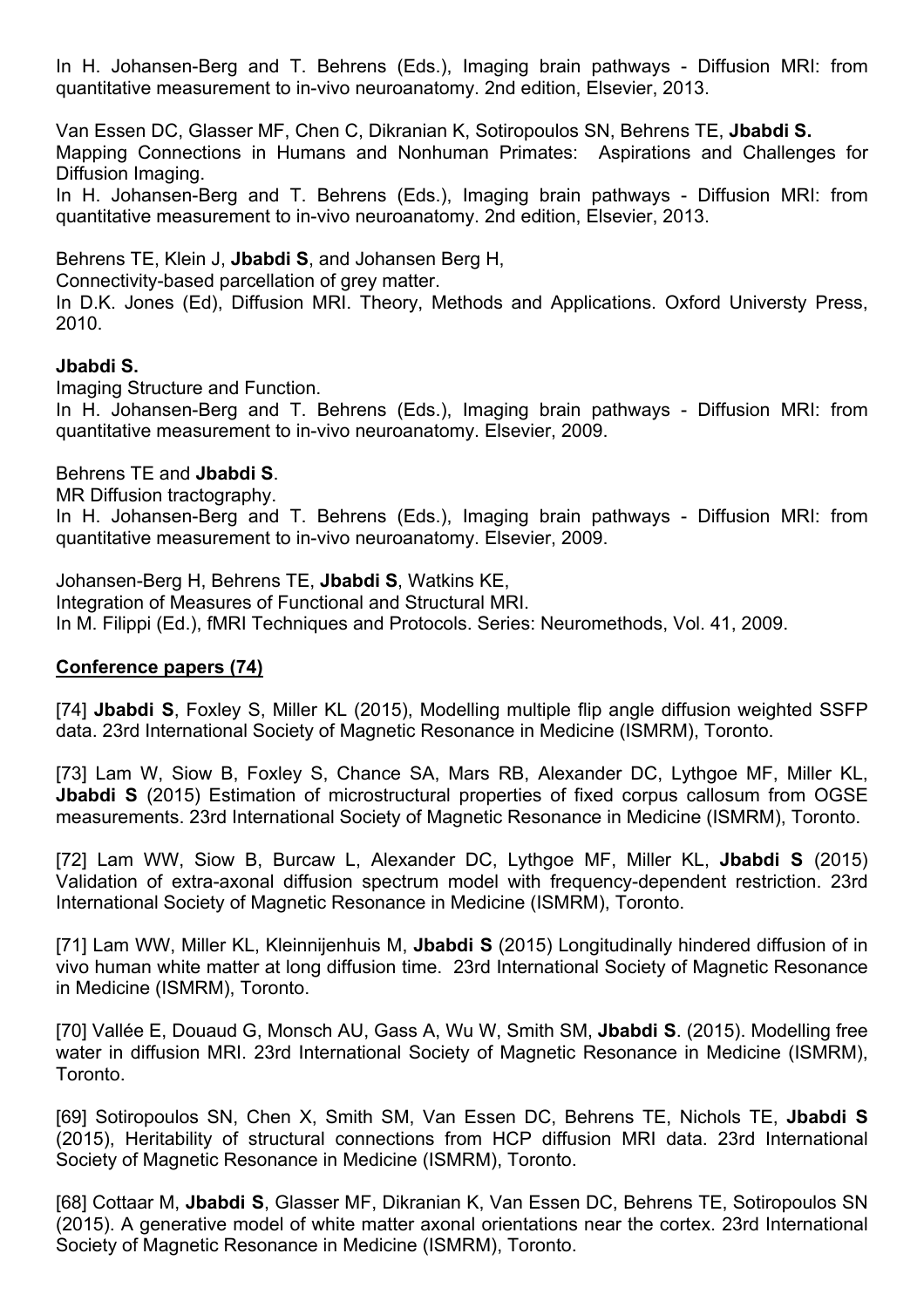[67] Kleinnijenhuis M, Mollink J, Kinchesh P, Lam WW, Galinsky VL, Frank LR, Smart SC, **Jbabdi S**, Miller KL (2015). Monte Carlo diffusion simulations disambiguate the biophysical mechanisms of diffusion hinderance along tracts. 23rd International Society of Magnetic Resonance in Medicine (ISMRM), Toronto.

[66] Foxley S, **Jbabdi S**, Clare S, Fernandez M, Scott C, Ansorge O, Miller KL (2015), Improved tract resolvability with high-resolution diffusion-weighted steady state free precession data of postmortem human brain at 7T. 23rd International Society of Magnetic Resonance in Medicine (ISMRM), Toronto.

[65] Foxley S, Mollink J, Ansorge O, Scott C, **Jbabdi S**, Yates R, De Luca G, Miller KL (2015), Whole post-mortem spinal cord imaging with diffusion-weighted steady state free precession at 7T. 23rd International Society of Magnetic Resonance in Medicine (ISMRM), Toronto.

[64] Sotiropouls SN, **Jbabdi S**, Vu AT, Andersson JL, Moeller S, Lenglet C, Yacoub E, Ugurbil K, Behrens TE (2015). Fusing 3 and 7 tesla HCP datasets for improved brain connectivity analysis. 23rd International Society of Magnetic Resonance in Medicine (ISMRM), Toronto.

[63] Tourier JD, Hughes E, Tusor N, Sotiropoulos SN, **Jbabdi S**, Andersson J, Rueckert D, Edwards AD, Hajnal JV (2015) Data-driven optimisation of multi-shell HARDI. 23rd International Society of Magnetic Resonance in Medicine (ISMRM), Toronto.

[62] Mollink J, Kleinnijenhuis M, Sotiropoulos SN, Ansorge O, **Jbabdi S**, Miller KL (2015) Diffusion restriction along fibres: How coherent is the corpus callosum? 23rd International Society of Magnetic Resonance in Medicine (ISMRM), Toronto.

[61] Ezra M, Faull OK, **Jbabdi S**, Pattinson K (2014) Connectivity based segmentation of the periaqueductal grey matter in humans with diffusion tensor imaging. 22nd International Society of Magnetic Resonance in Medicine (ISMRM), Milan.

[60] Foxley S, **Jbabdi S**, Clare S, Miller KL (2014) Correcting for B1 inhomogeneities in postmortem DWSSFP human brain data at 7T using multiple flip angles. 22nd International Society of Magnetic Resonance in Medicine (ISMRM), Milan.

[59] Warnaby CE, Seretny M, Ni Mhuircheartaigh R, **Jbabdi S**, Rogers R, Tracey I (2014) Alterations in neural correlates of pain at the loss of behavioral responsiveness under general anesthesia. 15th World Congress of Pain, Buenos Aires.

[58] Homola G, **Jbabdi S**, Beckmann CF, Bartsch A (2014) Connectivity of the arcuate fasciculus predicts FMRI activations in presurgical language mapping. 20th Organization for Human Brain Mapping, Hamburg.

[57] Donahue CJ, Glasser MF, Sotiropoulos SN, Behrens TE, **Jbabdi S**, Kennedy H, Van Essen DC (2014) Comparing Diffusion Tractography with Tracer-based Connectivity in the Macaque. 20th Organization for Human Brain Mapping, Hamburg.

[56] Camilleri JA, Caspers S, Müller VI, **Jbabdi S**, Rottschy C, Eickhoff SB (2014, Topography of transcallosal fibers in the reach and grasp system. 20th Organization for Human Brain Mapping, Hamburg.

[55] Foxley S, **Jbabdi S**, Lam WW, Ansorge O, Clare S, Douaud G, Miller KL (2014), Improved post-mortem human brain imaging with diffusion weighted steady-state free precession at 7T. 20th Organization for Human Brain Mapping, Hamburg.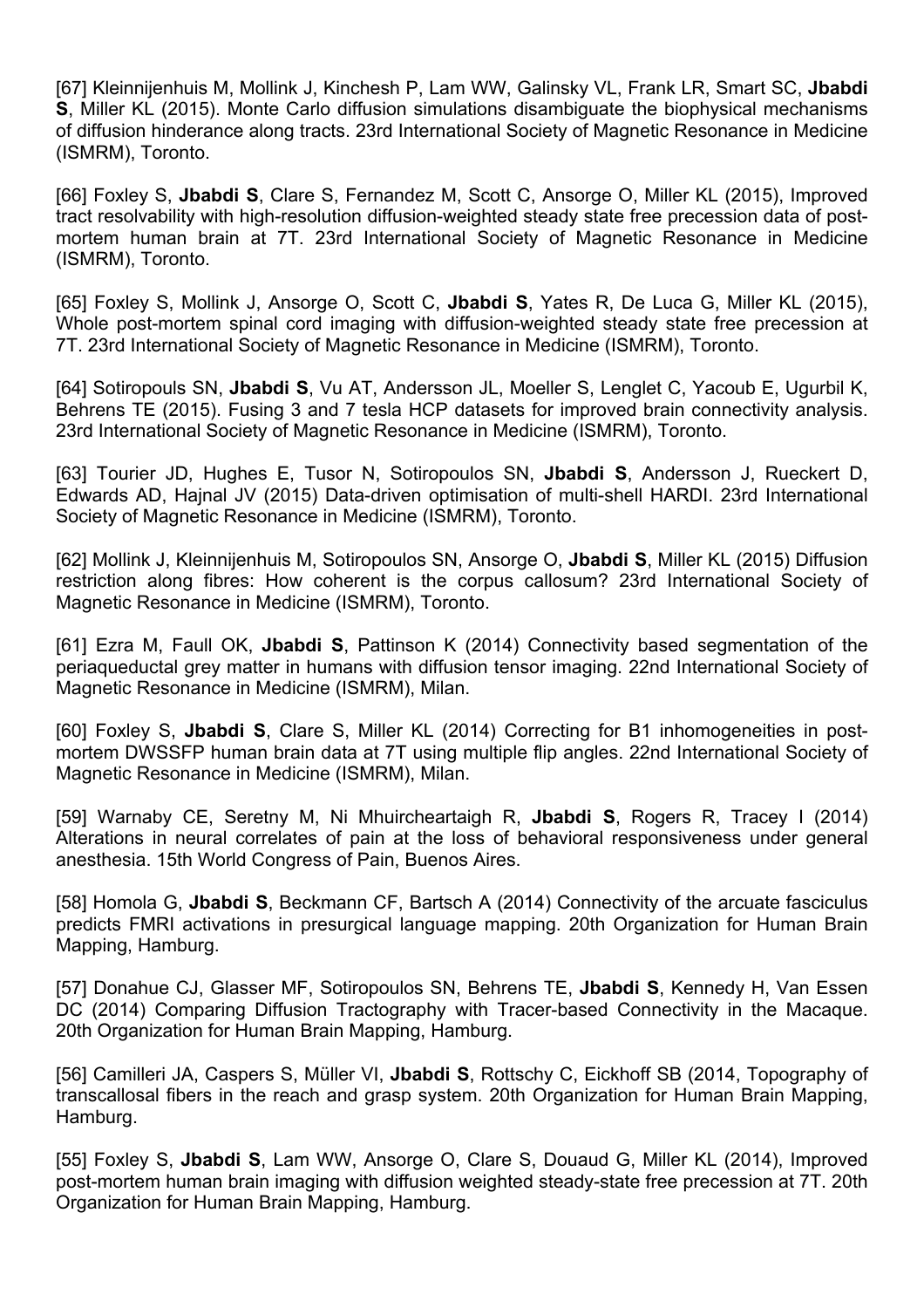[54] Kolasinski J, Makin T, **Jbabdi S**, Stagg C, Johansen-Berg H (2014), Resolving robust and reproducible digit topography in primary somatosensory cortex at 7 tesla, 20th Organization for Human Brain Mapping, Hamburg.

[53] Haak KV, **Jbabdi S**, Beckmann CF (2014), ConGrads! A framework for mapping connectivity gradients with resting-state FMRI, 20th Organization for Human Brain Mapping, Hamburg.

[52] **Jbabdi S**, Haak K, Behrens TE (2014), Separating functional modes using spectral methods applied to resting-state FMRI, 20th Organization for Human Brain Mapping, Hamburg.

[51] Foxley S, **Jbabdi S**, Lam WW, Miller K (2013), Diffusion imaging of post-mortem human brains: DW-SSFP at 7T provides improved crossing fibre estimates, 21st International Society of Magnetic Resonance in Medicine (ISMRM), Salt Lake City.

[50] Lam WW, **Jbabdi S**, Miller KL (2013), Modelling extra-axonal diffusion spectra for oscillating gradient measurements, 21st International Society of Magnetic Resonance in Medicine (ISMRM), Salt Lake City.

[49] Sotiropoulos SN, **Jbabdi S**, Andersson JL, Woolrich MW, Ugurbil K, Behrens TE (2013), RUBIX: Combining spatial resolutions for bayesian inference of crossing fibres in diffusion MRI. 21st International Society of Magnetic Resonance in Medicine (ISMRM), Salt Lake City.

[48] Sotiropoulos SN, **Jbabdi S**, Xu J, Andersson JL, Moeller S, Auerbach EJ, Glasser MF, Yacoub E, Feinberg D, Van Essen DC, Lenglet C, Ugurbil K, Behrens TE (2013), The human connectome project: advances in diffusion MRI acquisition and preprocessing. 21st International Society of Magnetic Resonance in Medicine (ISMRM), Salt Lake City.

[47] Sotiropoulos SN, Chen C, Dikranian K, **Jbabdi S**, Behrens TE, Van Essen DC, Glasser MF (2013), Comparison of diffusion MRI predictions and histology in the macaque brain, 21st International Society of Magnetic Resonance in Medicine (ISMRM), Salt Lake City.

[46] Robinson EC, **Jbabdi S**, Andersson J, Smith S, Glasser MF, Van Essen DC, Burgess G, Harms MP, Barch DM, and Jenkinson M (2013) Multimodal Surface Matching: Fast and Generalisable Cortical Registration using Discrete Optimisation. 23rd Information Processing in Medical Imaging (IPMI), Asilomar.

[45] **Jbabdi S**, Lehman J, Behrens TE, Haber SN (2012) Trajectories of human and macaque ventral prefrontal cortex white matter projections: A study combining tractography and chemical tracing. 42nd Society for Neuroscience, New Orleans.

[44] Lam WW, **Jbabdi S**, Miller KL (2012) Measurement of post-mortem brain microstructure using a clinical MR scanner with oscillating gradients. 20th International Society of Magnetic Resonance in Medicine, Melbourne.

[43] Sotiropoulos SN, Behrens TE and **Jbabdi S** (2012) Modelling Fibre Fanning in Diffusion-Weighted MRI . 9th International Symposium on Biomedical imaging (ISBI), Barcelona.

[42] Sotiropoulos SN, Behrens TE, Andersson J, Yacoub E, Moeller S, **Jbabdi S** (2011) Influence of Image Reconstruction from Multichannel Diffusion MRI on Fibre Orientation Estimation. 17th Organization for Human Brain Mapping, Québec.

[41] **Jbabdi S**, Smith S, Behrens TE (2011) Whole brain tractography-based parcellation reveals functionally segregated regions. 17th Organization for Human Brain Mapping, Québec.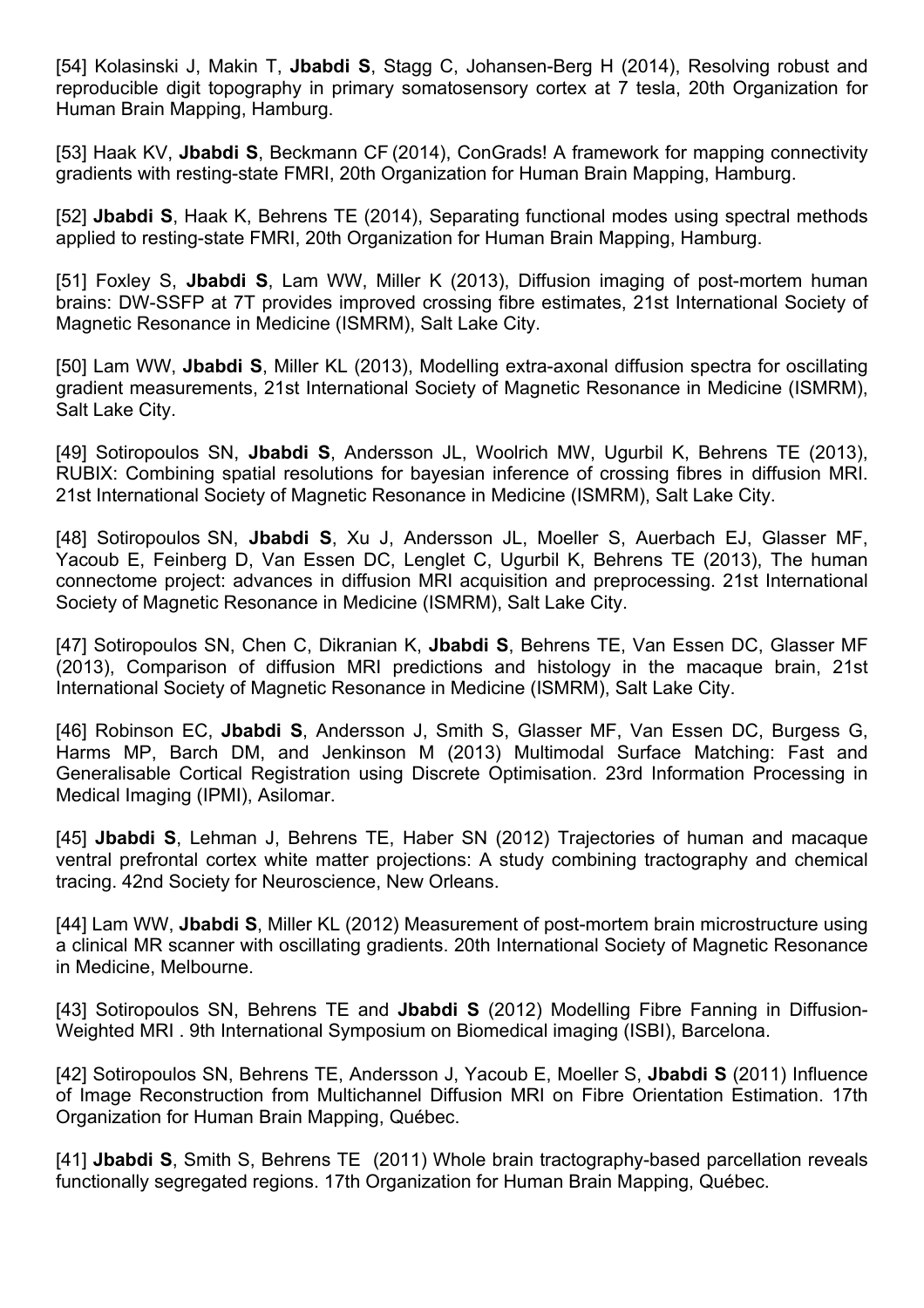[40] Sallet J, Mars RB, **Jbabdi S**, Noonan MP, O'reilly JX, Rushworth MF (2011) Connectivitybased parcellation of the dorsal prefrontal cortex in human and non-human primates. 41st annual meeting, Society for Neuroscience.

[39] Miller KL, Stagg C, **Jbabdi S**, Johansen-Berg H, McNab J (2011) Diffusion properties of whole, post-mortem human brains. 19th International Society of Magnetic Resonance in Medicine, Toronto.

[38] Sotiropoulos SN, Aganj I, **Jbabdi S**, Sapiro G, Lenglet C, Behrens TE (2011) Inference on Constant Solid Angle Orientation Distribution Functions from Diffusion-Weighted MRI. 17th Organization for Human Brain Mapping, Québec.

[37] Eickhoff SB, **Jbabdi S**, Caspers S, Laird AR, Fox PT, Zilles K, Behrens TE (2011) Comparing Anatomical and Functional Connectivity of Cytoarchitectonic Areas within the Human Parietal Operculum. 17th Organization for Human Brain Mapping, Québec.

[36] Fogel S, Albouy G, Vien C, Popovicci R, Nguyen V, Jeay F, Bouyoucef A, Hoge R, **Jbabdi S**, Benali H, Karni A, Maquet P, Carrier J, Doyon J (2011) Brain Regions Associated with Improved Motor Sequence Performance Following a Daytime Nap. 17th Organization for Human Brain Mapping, Québec.

[35] Tziortzi A, Searle G, Long C, **Jbabdi S**, Shotbolt P, Behrens T, Rabiner E, Gunn R, Jenkinson M (2011) DTI guided analysis of D3 receptor distribution and function in man with [11C]-(+)-PHNO PET. 17th Organization for Human Brain Mapping, Québec.

[34] **Jbabdi S**, Miller KL, Groves AR (2010) Detecting restriction using non-parametric modelling of diffusion MR data. 18th International Society of Magnetic Resonance in Medicine, Stockholm.

[33] Mitsis GD and **Jbabdi S** (2010) Bayesian estimation of dynamic systems function expansions. IEEE International Conference on Acoustics Speech and Signal Processing, Dallas.

[32] **Jbabdi S**, Behrens TE, Smith SM (2010) ICA-based cortical parcellations using resting-state fMRI and diffusion tractography. 16th Organization for Human Brain Mapping, Barcelona.

[31] **Jbabdi S**, Homola G, Bartsch A. (2010) Structural connectivity between functional activations, beyond simple "blob" location. 16th Organization for Human Brain Mapping, Barcelona.

[30] Cerliani L, Thomas R, **Jbabdi S**, Siero JC, Nanetti J, Crippa A, Gazzola V, D'Arceuil H, Keysers C (2010) Gradual variation of anatomical connectivity in the macaque insula revealed by probabilistic tractography. 18th International Society of Magnetic Resonance in Medicine, Stockholm.

[29] Miller M, Douaud G, **Jbabdi S**, Behrens TE, McNab J (2010) Comparison of spin echo and steady-state free precession sequences for diffusion tractography of whole, ex-vivo human brains. 18th International Society of Magnetic Resonance in Medicine, Stockholm.

[28] Douaud G, **Jbabdi S**, Behrens TE, Menke R, Gass A, Monsch A, Rao A, Whitcher B, Kindlmann G, Matthews PM, Smith S (2010) Converging microstructural evidence in prodromal and early Alzheimer's disease: alteration of commissural and association pathways, sparing of motor pathways. 18th International Society of Magnetic Resonance in Medicine, Stockholm.

[27] Tomassini V, **Jbabdi S,** Johansen-Berg H, Matthews PM (2010) Development of mental schemas with learning and their relevance for consolidation of new skills. 16th Organization for Human Brain Mapping, Barcelona.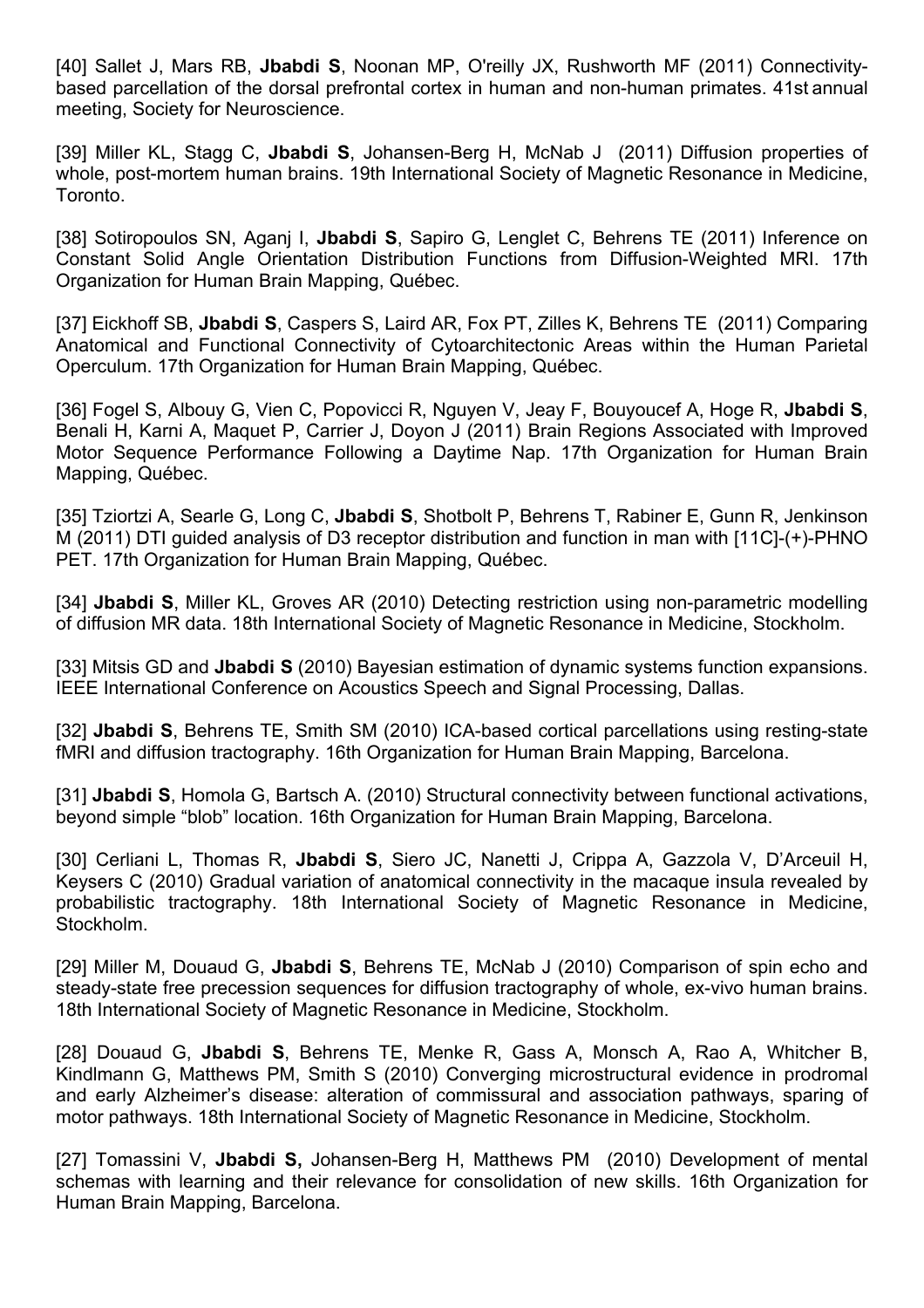[26] Miller M, Douaud G, **Jbabdi S**, Behrens TE, McNab J (2010) Diffusion tractography in ex vivo human brains is superior using steady-state free precession. 16th Organization for Human Brain Mapping, Barcelona.

[25] Douaud G, **Jbabdi S**, Behrens TE, Menke R, Gass A, Monsch A, Rao A, Whitcher B, Kindlmann G, Matthews PM, Smith S (2010) Two-fibre diffusion model provides explanation for increase in diffusion tensor indices in Alzheimer. 16th Organization for Human Brain Mapping, Barcelona.

[24] Douaud G, **Jbabdi S**, Behrens TE, Menke R, Gass A, Monsch A, Rao A, Whitcher B, Kindlmann G, Matthews PM, Smith S (2010) Prodromal and early Alzheimer: alteration of association pathways, sparing of motor pathways. 16th Organization for Human Brain Mapping, Barcelona.

[23] Petrović A, Smith SM, Zöllei L, Fischl B, **Jbabdi S**, Jenkinson M (2010) White Matter Connectivity-Driven Registration of Cortical Surfaces. 16th Organization for Human Brain Mapping, Barcelona.

[22] Woolrich M, Behrens TE, **Jbabdi S** (2009) FMRI Dynamic Causal Modelling with Inferred Regions of Interest. 15th Organization for Human Brain Mapping, San Fransisco.

[21] Menke R, Scholtz J, Miller K, Deoni S, **Jbabdi S**, Matthews P, Zarei M (2009) MRI-guided discrimination of Parkinson patients and healthy control subjects: A Combined Quantitative T1 and DTI Study. 15th Organization for Human Brain Mapping, San Fransisco.

[20] Petrovik A, Smith SM, Patenaude B, **Jbabdi S**, Zarei M, Jenkinson M (2009) Tractography-Driven Registration for Improved Within-Surface Correspondence in Brain Structures. 15th Organization for Human Brain Mapping, San Fransisco.

[19] Sance R, Santos A, Ledesma–Carbayo MJ, BehrensTE, **Jbabdi S** (2008) Estimation of the axonal radius from diffusion MR data in directionally heterogeneous tissues. 11th Medical Image Computing and Computer Assisted Intervention, New York.

[18] **Jbabdi S**, Woolrich MW, Behrens TE (2008) Multiple-subjects connectivity-based parcellation using hierarchical infinite mixture models. 14th Organization for Human Brain Mapping, Melbourne.

[17] Chappell M, Makni S, **Jbabdi S**, Woolrich M (2008) A Probabilistic Approach to Perfusion Quantification of Arterial Spin Labelling Data by Deconvolution. 16th International Society of Magnetic Resonance in Medicine, Toronto.

[16] McNab J, **Jbabdi S**, Deoni S, Douaud G, Behrens TE, K Miller (2008) High Resolution Probablistic Tractography in Whole, Fixed, Human Brain Using Diffusion-Weighted Steady-State Free Precession. 16th International Society of Magnetic Resonance in Medicine, Toronto.

[15] McNab J, **Jbabdi S**, Deoni S, Douaud G, Behrens TE, K Miller (2008) Probablistic Tractograpy Using Steady-State Diffusion Imaging: A Promising Option For Acheiving Higher Spatial and Angular Resolution. 14th Organization for Human Brain Mapping, Melbourne.

[14] Tomassini V, **Jbabdi S**, Scholz J, Behrens TE, Matthews PM, Rushworth MF, Johansen-Berg H (2008) Relating connectional architecture to grey matter function in the human lateral premotor cortex using functional and diffusion imaging. 14th Organization for Human Brain Mapping, Melbourne.